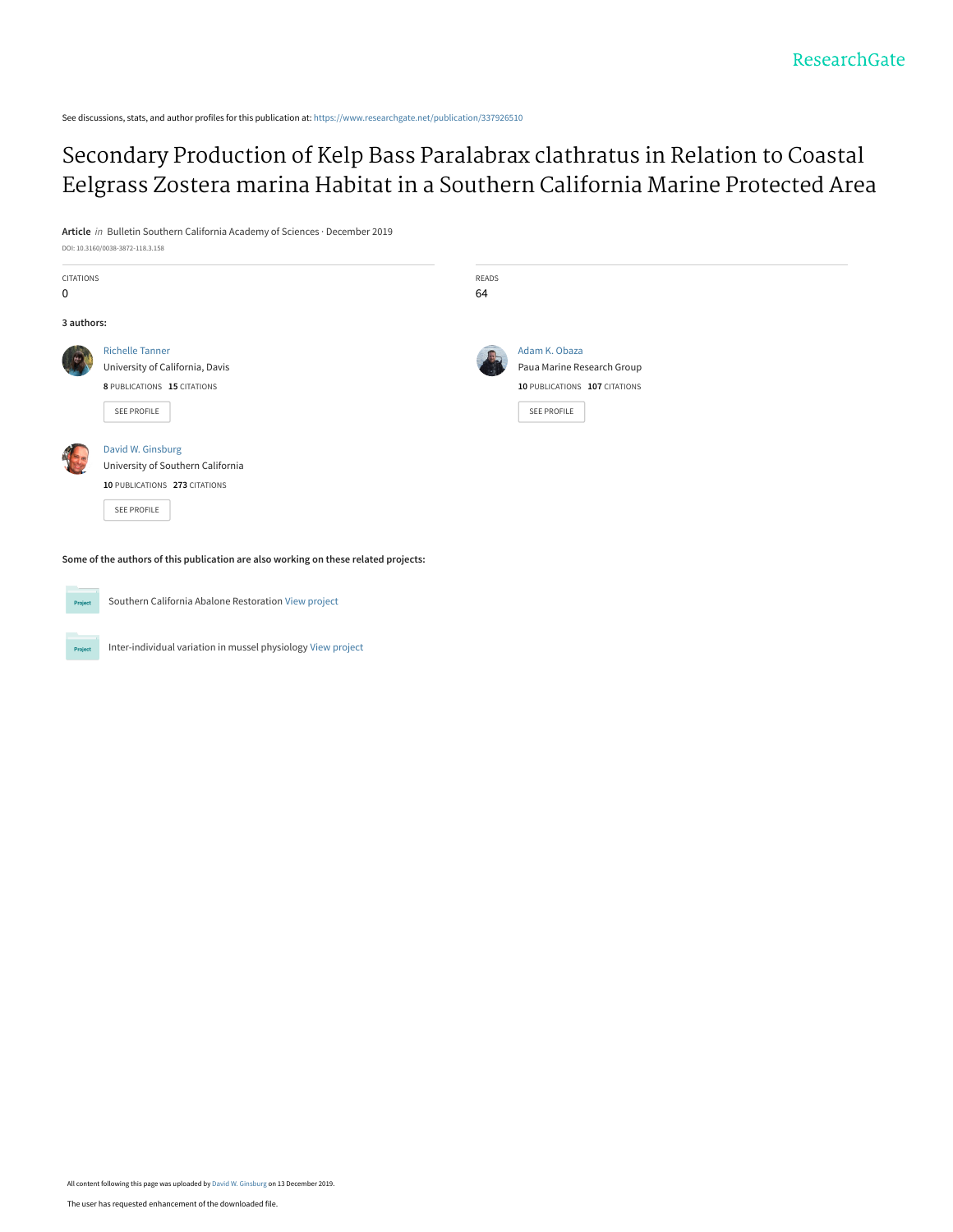# [Bulletin of the Southern California Academy of Sciences](https://scholar.oxy.edu/scas)

[Volume 118](https://scholar.oxy.edu/scas/vol118) | [Issue 3](https://scholar.oxy.edu/scas/vol118/iss3) Article 2

2019

# Secondary Production of Kelp Bass Paralabrax clathratus in Relation to Coastal Eelgrass Zostera marina Habitat in a Southern California Marine Protected Area

Richelle L. Tanner Washington State University, richelle.tanner@wsu.edu

Adam K. Obaza Paua Marine Research Group, adam@pauamarineresearch.com

David W. Ginsburg University of Southern California, dginsbur@usc.edu

Follow this and additional works at: [https://scholar.oxy.edu/scas](https://scholar.oxy.edu/scas?utm_source=scholar.oxy.edu%2Fscas%2Fvol118%2Fiss3%2F2&utm_medium=PDF&utm_campaign=PDFCoverPages)

Part of the [Ecology and Evolutionary Biology Commons](http://network.bepress.com/hgg/discipline/14?utm_source=scholar.oxy.edu%2Fscas%2Fvol118%2Fiss3%2F2&utm_medium=PDF&utm_campaign=PDFCoverPages), and the [Marine Biology Commons](http://network.bepress.com/hgg/discipline/1126?utm_source=scholar.oxy.edu%2Fscas%2Fvol118%2Fiss3%2F2&utm_medium=PDF&utm_campaign=PDFCoverPages) 

## Recommended Citation

Tanner, Richelle L.; Obaza, Adam K.; and Ginsburg, David W. (2019) "Secondary Production of Kelp Bass Paralabrax clathratus in Relation to Coastal Eelgrass Zostera marina Habitat in a Southern California Marine Protected Area," Bulletin of the Southern California Academy of Sciences: Vol. 118: Iss. 3. Available at: [https://scholar.oxy.edu/scas/vol118/iss3/2](https://scholar.oxy.edu/scas/vol118/iss3/2?utm_source=scholar.oxy.edu%2Fscas%2Fvol118%2Fiss3%2F2&utm_medium=PDF&utm_campaign=PDFCoverPages)

This Article is brought to you for free and open access by OxyScholar. It has been accepted for inclusion in Bulletin of the Southern California Academy of Sciences by an authorized editor of OxyScholar. For more information, please contact [cdla@oxy.edu](mailto:cdla@oxy.edu).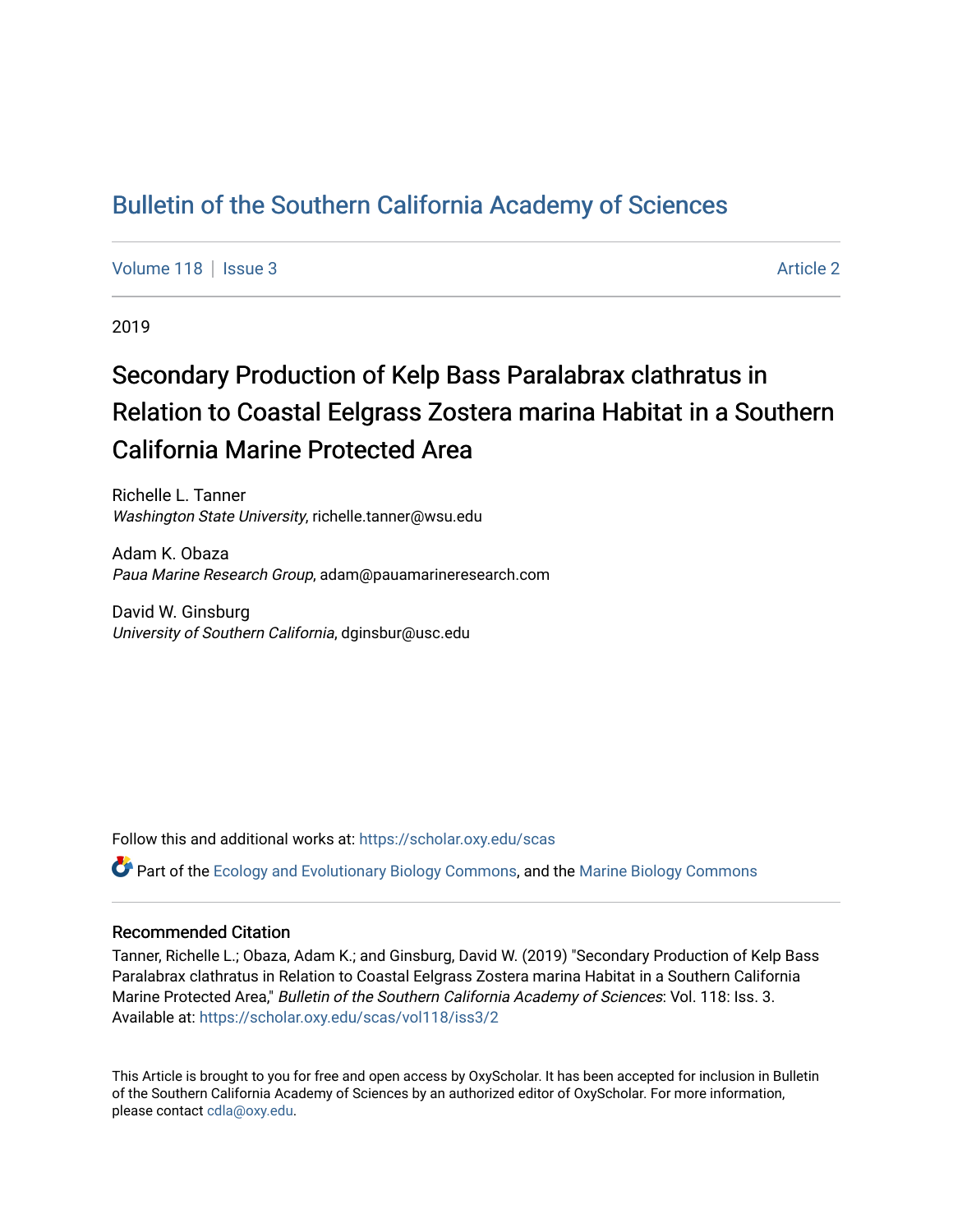# Secondary Production of Kelp Bass Paralabrax clathratus in Relation to Coastal Eelgrass Zostera marina Habitat in a Southern California Marine Protected Area

## Cover Page Footnote

We thank the following USC Dornsife Environmental Studies Program alumni: Wendy Beylik, Michele Felberg, Madison Guest, Audrey Looby, Kali Staniec, Christine Sur, Laura Wang and Sarah Wood for their assistance collecting field data at the USC Wrigley Marine Science Center. Eric Chavez and Brent Chesney from NOAA Fisheries also provided valuable assistance during the study. Reviews of the manuscript by Scott Applebaum, Jeremy Claisse and Jonathan Williams greatly improved the document.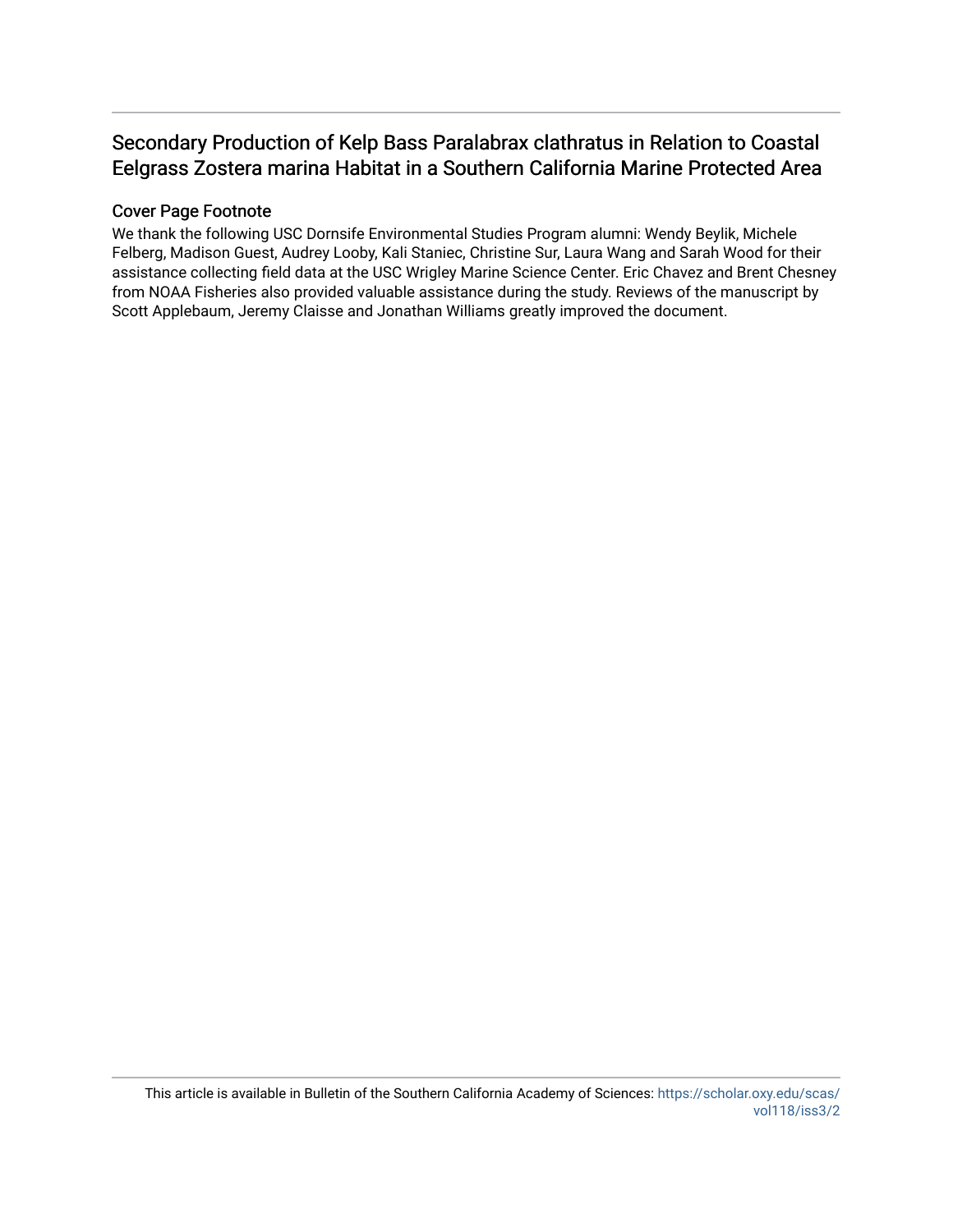### **Secondary Production of Kelp Bass** *Paralabrax clathratus* **in Relation to Coastal Eelgrass** *Zostera marina* **Habitat in a Southern California Marine Protected Area**

Richelle L. Tanner,<sup>1</sup> Adam K. Obaza,<sup>2,3</sup> and David W. Ginsburg<sup>1∗</sup>

<sup>1</sup>*University of Southern California, Environmental Studies Program, Los Angeles, CA 90089-0156*

> <sup>2</sup>*Ocean Associates, Inc., Abingdon, VA 22207* <sup>3</sup>*Paua Marine Research Group, San Diego, CA 92109*

*Abstract.—*Seagrasses are an important refuge for fishes and provide ecosystem services worldwide. Along the Pacific Coast, however, quantitative assessments of the ecological role of seagrass habitats with limited anthropogenic impacts are lacking despite their value to resource management. To address these issues, the ecological function of the eelgrass *Zostera marina* Linnaeus in a protected area off Santa Catalina Island, California, USA was quantified using estimates of secondary production in the kelp bass *Paralabrax clathratus* (Girard, 1854). Monthly assessments of *Zostera* structural complexity, as well as the size and abundance of juvenile kelp bass were used to establish a baseline of fish biomass and recruitment associated with *Zostera* habitat. The greatest number of kelp bass was recorded in the summer and fall months and the fewest during the winter and spring. Secondary production in kelp bass (0.1 to 0.59 g m−<sup>2</sup> mo−1) followed monthly changes in *Zostera* habitat structure throughout the 24-month study period. Seasonal changes in the structural complexity of coastal *Zostera* beds may influence the flow of energy to adjacent reef environments through the transfer of fish biomass. These findings help define the potential role of *Zostera* habitat within the larger context of nearshore coastal ecosystems in the Southern California Bight.

Coastal seagrass beds are an important nursery habitat for fishes and provide a variety of ecosystem services worldwide (Worthington et al. 1992; Heck et al. 2003; Burkholder et al. 2007; Warren et al. 2010; Parsons et al. 2015). Given the significance of this resource, the protection of seagrass habitat has received considerable attention (Coles et al. 2014; Bas Ventín et al. 2015; Schultz et al. 2015). The National Oceanic and Atmospheric Administration's National Marine Fisheries Service (NOAA Fisheries) recognizes seagrasses as habitat areas of particular concern, which are defined as subsets of essential fish habitat under the Pacific Coast Groundfish Fishery Management Plan. Such areas are considered high priorities for conservation and management, and warrant special attention during the regulatory process set forth by the Magnuson Stevens Fishery Conservation and Management Act in 1976. Nevertheless, the management of seagrasses has proven challenging in some areas, particularly those with remote coastlines that are difficult to access, and in other cases due to a paucity of information on seagrass resources altogether (Long and Thom 2001). For example, because of their isolation from the Southern California mainland, the distribution and habitat function of seagrass beds off the California Channel

<sup>∗</sup> Corresponding author: dginsbur@usc.edu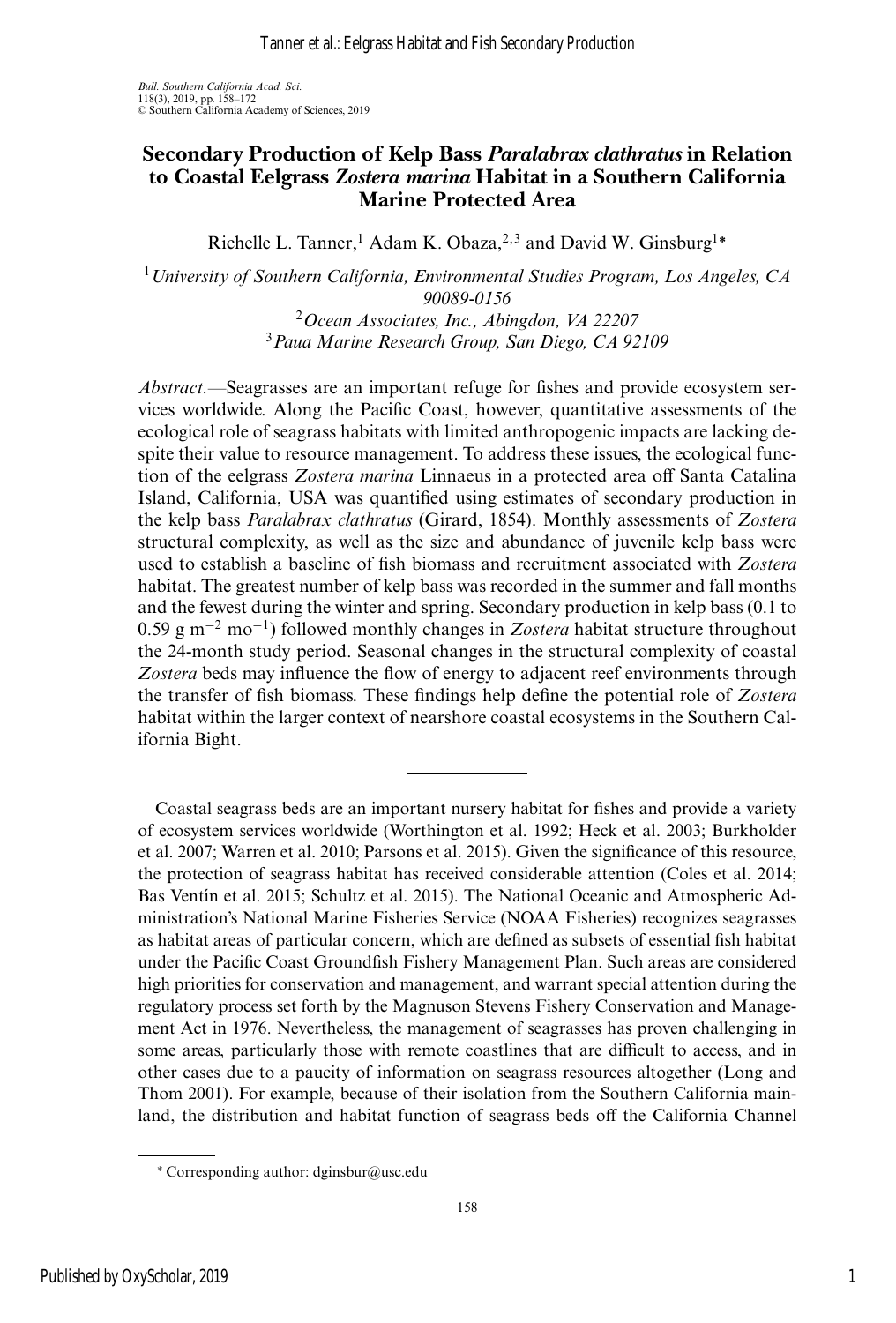Islands are poorly known; this is in contrast to the many long-term studies of shallow rocky reefs and kelp forests from the same region (Engle and Miller 2005).

One of the most common species of seagrass found along the Southern California coast is the eelgrass *Zostera marina* Linnaeus 1753, which forms extensive beds in shallow bays and estuaries with low to moderate current exposure (Dawson and Foster 1982; Engle and Miller 2005). Many of the areas inhabited by *Zostera* are subject to anthropogenic stressors such as dredging, eutrophication and development that decrease the ecological function and stability of these communities (Obaza et al. 2015; Shelton et al. 2017). While studies of *Zostera* beds found in these locations offer information on habitat function in a stressed environment, data from protected areas provide an upper bound of the behavioral response by fishes that are dependent on seagrass as a refuge from predators (Jackson et al. 2001; Gillanders et al. 2003). Such is the case for populations of *Zostera* around the California Channel Islands, which are separated from many of the anthropogenic stressors found along the mainland coast and thus are an ideal location to collect ecological and environmental data (Findlay and Allen 2002; Davis 2005; Mason and Lowe 2010; Saarman and Carr 2013). Of particular interest is information on habitat use and movement patterns of ecologically and economically important populations of reef fishes living in these areas (NOAA 2014). Accordingly, estimates of secondary production are used to quantify the biological benefit of different habitats by accounting for both changes in fish biomass and population parameters that include fish mortality, recruitment, immigration and emigration (DeMartini et al. 1994; Johnson et al. 1994; Love et al. 1996; Faunce and Serafy 2008; Jeong et al. 2009; Kamimura et al. 2011; Yeager et al. 2012; Williams et al. 2013; Claisse et al. 2014).

Here, we compare secondary production in juvenile kelp bass *Paralabrax clathratus* (Girard 1854), a temperate serranid fish, in relation to the three-dimensional  $(=$  structural) complexity of *Zostera* habitat in a protected area off Santa Catalina Island, California, USA. *Zostera* forms highly productive beds (Risgaard-Petersen et al. 1998) that function as an important nursery habitat for kelp bass (Mendoza-Carranza and Rosales-Casian 2002; Altstatt et al. 2014), as well as other common and economically important fishes such as rockfish (*Sebastes* sp.) and surfperch (*Embiotocidae*) (Hoffman 1986; Allen et al. 2002). Our findings provide an important baseline of fish biomass and recruitment associated with *Zostera* habitat in the absence of significant anthropogenic impacts. By integrating multiple metrics for evaluating *Zostera* habitat function, such as species use and secondary production, we aimed to improve conservation and management efforts by evaluating the role of *Zostera* habitat in a Southern California marine protected area.

#### Material and Methods

#### *Study Site and Natural History*

Field surveys were conducted monthly from September 2013 to August 2015 in Big Fisherman's Cove (33°26'38.85"N, 118°29'6.86"W) in the Blue Cavern State Marine Conservation Area (SMCA) on Santa Catalina Island, ∼35 km off the coast of Southern California, USA (Fig. 1). Neither anchoring nor fishing is allowed in Blue Cavern SMCA, and all commercial and recreational take of marine life is prohibited as outlined by California's Marine Life Protection Act of 1999. The subtidal habitat of Big Fisherman's Cove extends seaward from a northwest facing, boulder and rock cobble beach as a sloping, sandy bottom that steadily descends to depths >35 m that lie towards the center and mouth of the cove. The northeast and southwest borders are comprised of semi-vertical rocky reef (5-20 m depth)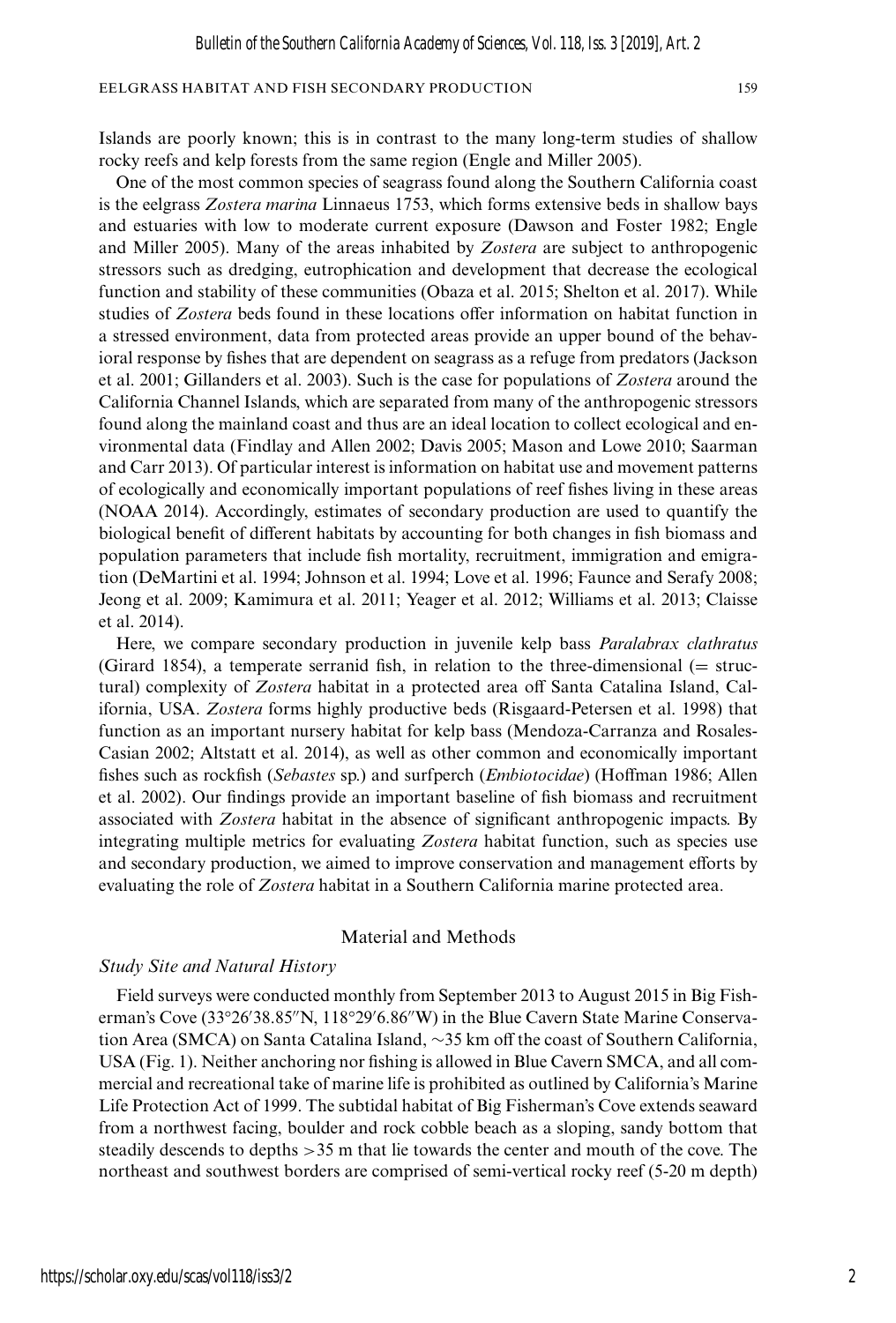

Fig. 1. Map showing the location of (a) Santa Catalina Island relative to the Southern California mainland. Surveys of (b) eelgrass *Z. marina* and kelp bass *P. clathratus* were conducted in (c) Big Fisherman's Cove, which is part of the Blue Cavern State Marine Conservation Area. Hatched area indicates survey site and extent of *Zostera* areal coverage (∼0.24 hectares). Map adapted from Froeschke et al. (2006).

covered with macroalgae and kelp that provides a forest habitat for fishes and invertebrates (Abbott and Hollenberg 1992; Parnell et al. 2010). The sandy, inner reaches of the cove (4-12 m depth) support a *Zostera* bed that covers an area ∼0.24 ha in size (Obaza and Ginsburg unpublished data). Areal coverage of *Zostera* in Big Fisherman's Cove was estimated using a Trimble**®** R1 Global Navigational Satellite System (GNSS) receiver held at the water surface in which a scuba diver was tracked while swimming along the perimeter of the bed at depth. Patches of *Zostera* were first documented at this site in 1996 and are likely the result of natural colonization from nearby populations (Engle and Miller 2005).

Fish surveys targeted kelp bass, which are one of the most important recreational species of reef fish off Southern California (Young 1963; Erisman et al. 2011). Typically found in shallow water (3-25 m depth), juveniles feed on benthic invertebrates and switch to a mostly piscivorous diet as adults (Hobson and Chess 1976; Eschmeyer and Herald 1999). Mature individuals form breeding aggregations in the late spring to early fall in which larvae enter the plankton and settle after 28-30 days onto *Zostera* beds (Valle et al. 1999; Allen et al. 2002) and shallow, rocky reefs (Carr 1994; Love et al. 1996; Cordes and Allen 1997; Erisman and Allen 2006). Adult kelp bass exhibit high levels of site fidelity (Mason and Lowe 2010). However, catch and release studies by Carr (1994) and Hartney (1996)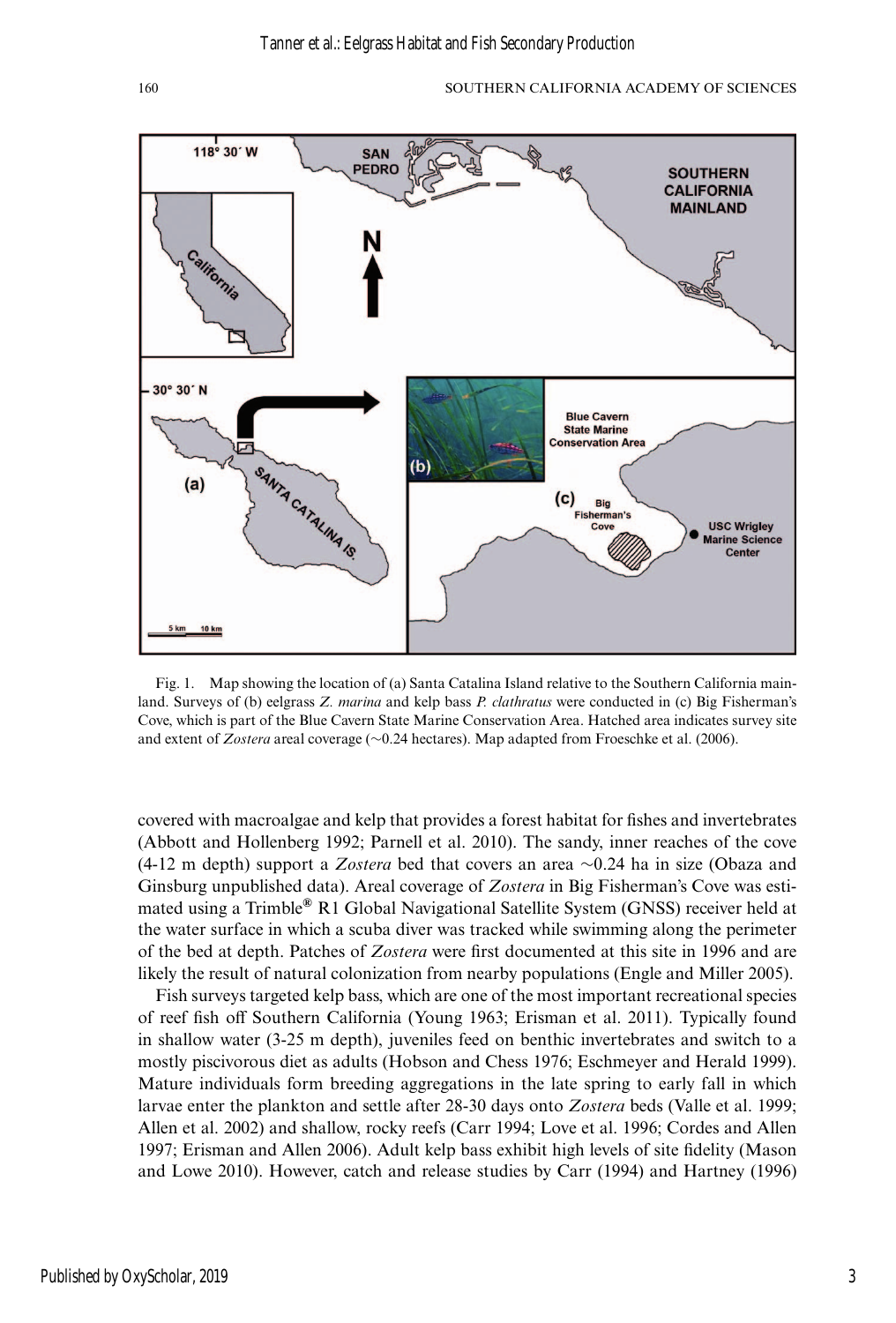indicate that juveniles are unlikely to return to the reef in which they settled (home) after moving to a new location.

#### *Zostera and Kelp Bass Surveys*

The structural complexity of *Zostera* habitat, as well as the size and abundance of juvenile kelp bass was measured by scuba divers. Surveys were conducted along four separate, 30-m long benthic transects spaced ∼4 m apart. The beginning of each transect was marked with a semi-permanent sand anchor and surveyed along a northwest compass heading of 310 degrees. Structural complexity was defined using three key measurements of *Zostera* habitat: shoot frequency, shoot density and canopy height. Frequency was estimated using a point-intercept approach in which *Zostera* leaf shoots were recorded as either present or absent along each meter interval (from 1 to 30 m) directly beneath the transect line. Density was measured as the total number of leaf shoots counted within four quadrats  $(0.25 \text{ m}^2)$ placed at 10-m intervals (0-30 m) along each transect. Lastly, *Zostera* canopy height was recorded (to the nearest cm) as 80% of the mean length of  $\geq$  10 haphazardly selected leaf shoots (Short and Durate 2001) within each of the quadrats described above. The product of each of these metrics (i.e., frequency, density and canopy height) was used to create an eelgrass structural index in order to view the collective changes in *Zostera* habitat over time.

Juvenile kelp bass were surveyed visually from 1 m above the benthos and within a 2 m wide swath along each 30 m transect line. Given the importance of *Zostera* habitat to new recruits (Jackson et al. 2001), visual surveys focused on juvenile kelp bass (2.1–10 cm TL; Love et al. 1996) and not adults that may have migrated from other areas. The size and abundance of juveniles was recorded by divers as they swam the length of each transect line. The TL of an individual was recorded to the nearest cm following the methods of Bell et al. (1985). Kelp bass abundance was measured as the total number of juvenile fish recorded on a given transect. Visual estimates of fish length and density are known for a range of different reef fishes and habitats (Sale 1980; Brock 1982; Coyer and Witman 1990; Ebeling and Hixon 1991) and are frequently used to monitor subtidal marine life off Southern California (Pondella et al. 2006; Gillett et al. 2012; Coates et al. 2018).

#### *Kelp Bass Secondary Production*

Secondary production was based on visual surveys of length and abundance of juvenile fish using a modified version of the model developed by Claisse et al. (2014). Specifically, secondary production rates were estimated for individual kelp bass observed on a given survey by determining changes in biomass after one month of growth using a weight– length relationship specific to this species. A linear growth function was used, rather than an exponential growth curve, as the former provides a better fit for modeling the growth of young-of-the-year (YOY) fishes (Faunce and Serafy 2008; Yeager et al. 2012; J.T. Claisse pers. comm.).

Fish biomass (i.e., mean wet body weight, W) was calculated from the observed length of kelp bass using the weight-length relationship:  $W = a TL<sup>b</sup>$ , where TL is the total length of individual kelp bass from visual surveys and the constants *a* and *b* (0.00813 and 3.03, respectively) are specific growth rates reported for this species (see Froese et al. 2014). The age (months-old) of individual kelp bass was determined using empirical age-at-length values for juveniles (2.1 to 10 cm TL) reported by Love et al. (1996). From these data, a linear growth rate of 1.17 cm TL mo<sup>-1</sup> was calculated for post-settlement (>2.1 cm TL) kelp bass  $\leq 1$  year old. Individual kelp bass, whose TL was recorded (to the nearest cm)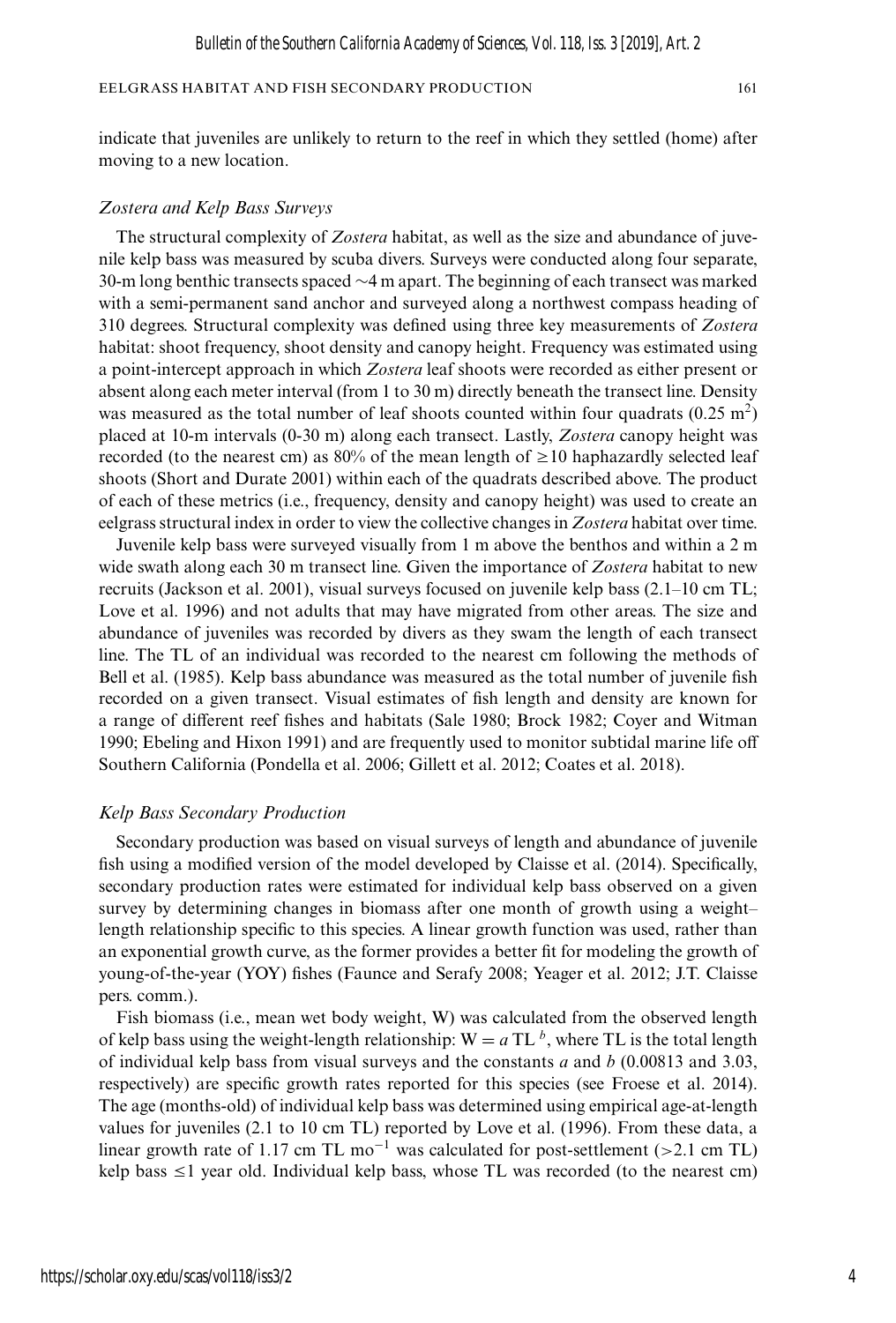on dive surveys in Big Fisherman's Cove, were then sorted into one of the following ageat-length bins  $(AL_1–AL_6)$ : 1 month old, 2.1–3.27 cm TL; 2 months old, 3.28–4.45 cm TL; 3 months old, 4.46–5.63 cm TL; 4 months old, 5.64–6.81 cm TL; 5 months old, 6.82–7.99 cm TL; 6 months old,  $8.0-9.17$  cm TL). The growth (G) of individual kelp bass from each length bin was calculated using visual survey data as the difference between changes in biomass, estimated by TL, after one month of growth ( $\Delta TL = 1.17$  cm mo<sup>-1</sup>) using the equation:  $G = a(TL + \Delta T L)^b - W$ .

The instantaneous rate of fish mortality (M) was calculated monthly with the TL of individual kelp bass from each age-at-length bin using the empirical formula reported by Gislason et al. (2010) as follows: ln (M) =  $0.55 - 1.61$  [ln (TL)] + 1.44 [ln ( $L_{\infty}$ )] + ln  $(k)$ , where  $L_{\infty}$  and  $k$  (69.8 cm TL and 0.06, respectively) are key life-history parameters specific to kelp bass reported by Love et al. (1996). We selected this approach because it is the best-supported estimator for determining the number of individuals that survive to successive life stages (Lv and Pitchford 2007; Claisse et al. 2014). Fish mortality rates were estimated on a monthly basis (as opposed to an annual schedule). Survivorship (S) of kelp bass was then calculated using the monthly length- and species-specific exponential rate of fish mortality for each month sampled using the equation:  $S = e^{-M}$ .

Accumulated biomass (i.e. somatic production,  $P_s$ ) of kelp bass was calculated on a monthly basis as the product of fish growth (G), survivorship (S) within a given age-atlength bin and fish density (N; number of juvenile kelp bass recorded within a 2 m wide swath along each of the four, 30 m transects  $[ = 240 \text{ m}^2 \text{ total survey area}]$  using the equation:  $P_s = (G) (S) (N)$ . Total secondary production  $(P_T)$  was calculated as the monthly sum  $(\Sigma_{\rm m})$  of recruitment (P<sub>R</sub>, accounts for YOY fish growth) and somatic production (P<sub>S</sub>) for each of the six post-settlement age-at-length bins  $(AL_1-AL_6)$  recorded over the course of the study as follows:  $P_T = \sum_m (P_R + P_{AL1} + P_{AL2} + P_{AL3} + P_{AL4} + P_{AL5} + P_{AL6}).$ 

#### *Data Analysis*

The relationship between the structural complexity of *Zostera* habitat and the abundance of juvenile kelp bass was analyzed using a multiple regression model. Visual estimates of fish density were tested for heteroscedasticity and treated as individual, monthly events. Interactions among the different predictor variables of *Zostera* habitat (leaf shoot frequency, density and canopy height), measured across different months, were presumed to have at least one common variable between them. Temporal autocorrelation among covariate months and years was accounted for by applying a generalized least squares (GLS) and maximum likelihood (ML) estimation procedure to all statistical models tested. Akaike's Information Criterion (AIC) was used to determine the model of best fit. Comparisons between the different predictor variables were tested for multicollinearity using a Farrar chi-square test. Although the relationship between *Zostera* shoot frequency and canopy height was collinear ( $\chi^2 = 2.39$ ,  $p < 0.05$ ), the relationship between each of these factors in addition to shoot density was not strong enough to warrant a statistical correction. Furthermore, variance inflation factors for each of the *Zostera* predictor variables were not statistically significant (critical value  $<$  2). Therefore, multicollinearity was unlikely to pose an issue (Graham 2003) for estimating the relationship between the structural complexity of *Zostera* and the presence of kelp bass.

Comparisons between the abundance of kelp bass and each of the predictor variables of *Zostera* habitat structure were analyzed separately using a GLS approach, and subsequently evaluated by AIC using the information-theoretic approach for analyzing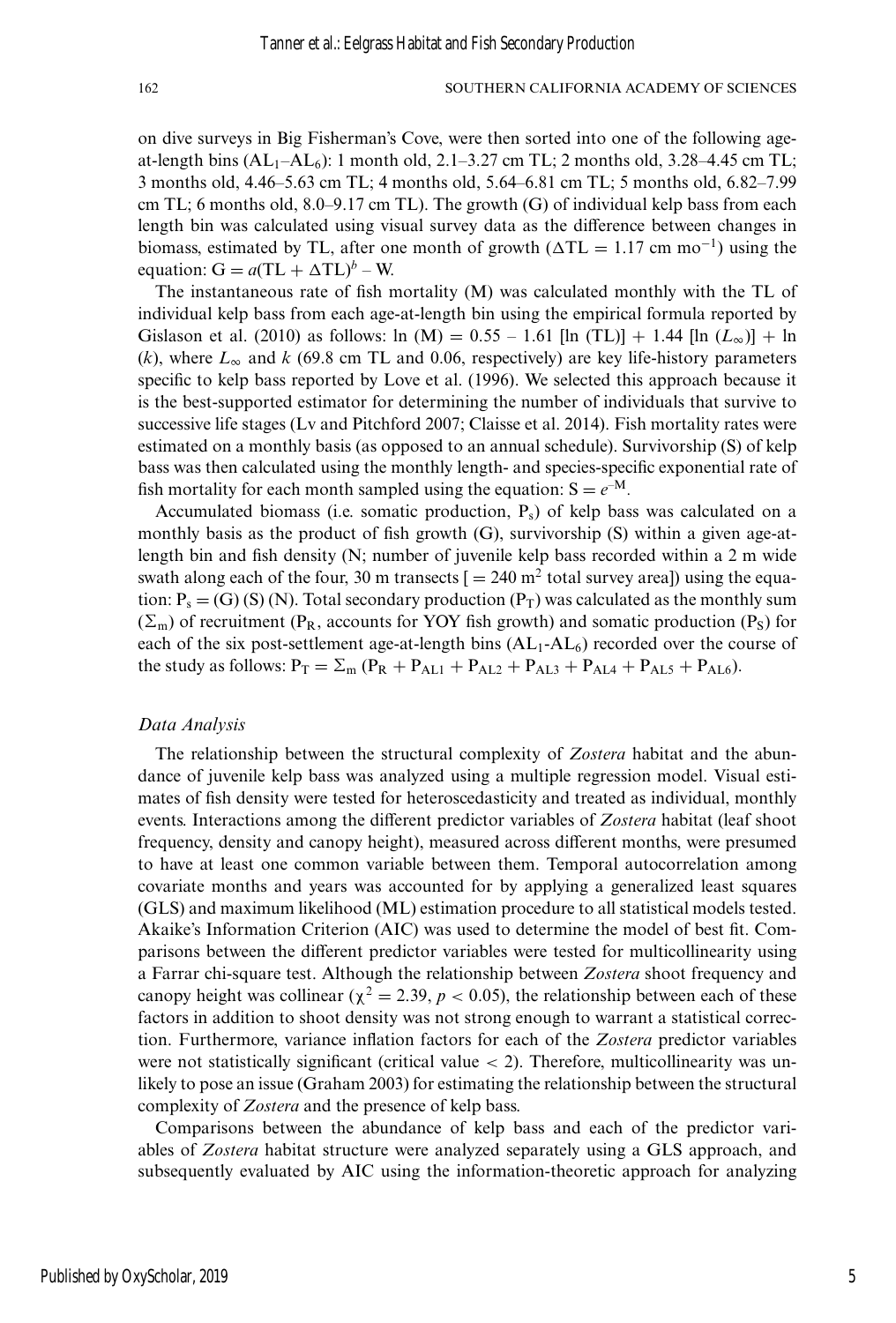

Fig. 2. Monthly changes in (a) frequency, (b) density and (c) canopy height of eelgrass *Zostera marina* recorded from September 2013 to August 2015 in Big Fisherman's Cove. Values are means  $\pm$  1 SE. Where not shown, errors fell into the graphical representation of the data point.

ecological data developed by Burnham and Anderson (2002). Given the relatively low sample sizes, a second-order (i.e., corrected) information criterion (AICc) approach was used in place of the general AIC estimator. These values were, in turn, compared to kelp bass abundance and secondary production using a GLS approach. Error values reported are  $\pm$  1 SE of the mean. All data were analyzed using R Statistical Software (R Core Team 2015) with the *dplyr* (Wickham et al. 2015) and *nlme* (Pinheiro et al. 2015) packages.

#### Results

The frequency of *Zostera* leaf shoots (Fig. 2a) increased nearly 3-fold from March to July 2014 (average = 7.4  $\pm$  0.6 to 21.0  $\pm$  0.78 shoots m<sup>-1</sup>, respectively; ANOVA,  $F_{1,9} = 8.13$ ,  $p < 0.05$ ) and remained relatively unchanged until December 2014 (average = ANOVA,  $F_{1, 11} = 26.9, p = 0.0004$ ). Shoot frequency then dropped 32% from an average of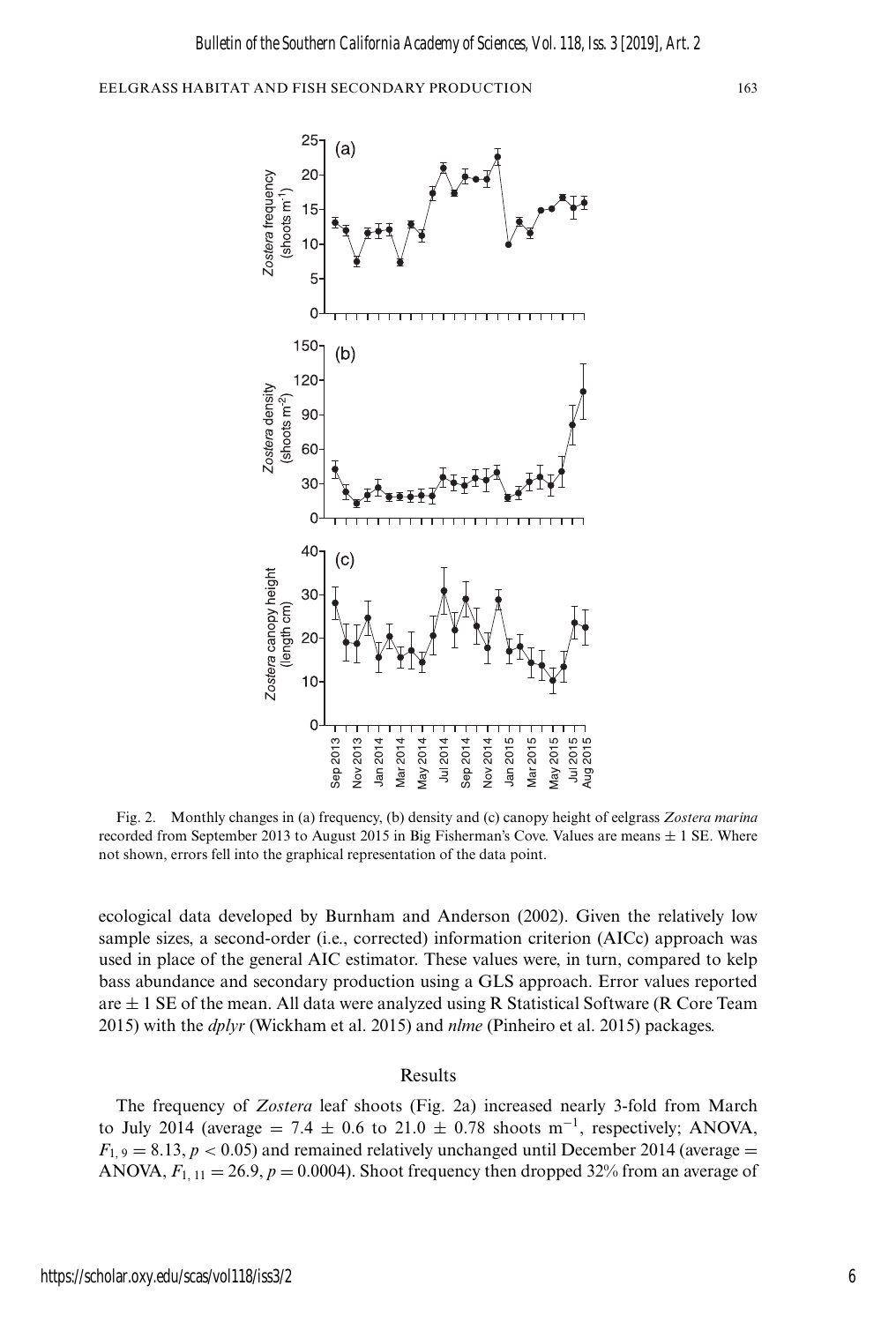Table 1. Factor type  $(\psi)$ , AICc scores, AICc differences  $(\Delta)$  and Akaike weights  $(\omega)$  for predicting the use of *Zostera* habitat structure by juvenile kelp bass *Paralabrax clathratus*. The model with the smallest  $\triangle$ AICc value was selected as the best fit:  $\ell$  are the maximized log likelihoods, Cumul ( $\omega$ ) are the cumulative Akaike weights and Coeff  $(\psi)$  are the factor coefficients.

| ψ               | AICc   | $\triangle$ AICc | $\omega$ | $\ell$    | Cumul $(\omega)$ | $Coeff(\psi)$ |
|-----------------|--------|------------------|----------|-----------|------------------|---------------|
| Canopy height   | 257.48 | $\theta$         | 0.37     | $-122.08$ | 0.37             | 1.56          |
| Shoot density   |        |                  |          |           |                  | 0.84          |
| Canopy height   | 258.55 | 1.06             | 0.21     | $-124.22$ | 0.59             | 1.81          |
| Canopy height   | 259.45 | 1.97             | 0.14     | $-123.06$ | 0.73             | 1.43          |
| Shoot frequency |        |                  |          |           |                  | 0.97          |
| Canopy height   | 259.85 | 2.37             | 0.11     | $-121.46$ | 0.84             | 1.33          |
| Shoot density   |        |                  |          |           |                  | 0.72          |
| Shoot frequency |        |                  |          |           |                  | 0.69          |
| Shoot density   | 260.96 | 3.47             | 0.07     | $-123.81$ | 0.90             | 0.87          |
| Shoot frequency |        |                  |          |           |                  | 1.52          |
| Shoot density   | 261.31 | 3.83             | 0.05     | $-123.60$ | 0.96             | 0.32          |
| Shoot frequency | 261.90 | 4.42             | 0.04     | $-125.90$ | 1.00             | 1.81          |

 $19.9 \pm 0.4$  shoots m<sup>-1</sup> between July and December 2014 to 13.6  $\pm$  0.33 shoots m<sup>-1</sup> between January and August 2015 (ANOVA,  $F_{1, 13} = 26.1$ ,  $p = 0.0003$ ). Alternatively, the density of *Zostera* leaf shoots (Fig. 2b) increased 39% from an average of  $22.2 \pm 2.54$  shoots m<sup>-2</sup> between September 2013 and June 2014 to 30.9 <sup>±</sup> 1.93 shoots m−<sup>2</sup> between July 2014 to May 2015 (ANOVA,  $F_{1, 20} = 7.7, p < 0.05$ ). From here, shoot density more than tripled in December 2015, reaching a peak value of  $110.3 \pm 24.1$  shoots m<sup>-2</sup> (ANOVA,  $F_{1, 13} = 21.5$ , *p* = 0.0006). Finally, despite month-to-month fluctuations in the canopy height of *Zostera* (Fig. 2c), the overall length of leaf shoots did not significantly change throughout the study period (average =  $20.0 \pm 1.13$  cm; ANOVA,  $F_{1, 23} = 0.33, p = 0.57$ ).

A total of 1,419 kelp bass were recorded within the *Zostera* study site in Big Fisherman's Cove (Fig. 3). Nearly 87% of fish were identified as juveniles (2.1 to 10 cm TL; Love et al. 1996) with 84% of individual kelp bass estimated as younger than 6 months of age (<9.18 cm TL). Kelp bass were not observed in the *Zostera* study area on the following dates: February 2014, April 2014, January 2015 and May 2015. The number of kelp bass recorded for each age-at-length bin ranged from 124 to 311 individuals (average  $= 202.7 \pm$ 26.8 kelp bass) over the course of the study (Fig. 3a-g). Kelp bass abundance across all agelength bins varied seasonally with the greatest number of fish recorded in the summer and fall months (June to November) and the fewest during the winter and spring (December to May) averaging 98.3  $\pm$  14.9 and 19.9  $\pm$  9.3 kelp bass mo<sup>-1</sup>, respectively (ANOVA,  $F_{1,23}$  = 19.9,  $p = 0.0002$ ).

Seasonal changes in *Zostera* habitat structure (Fig. 4a) were observed throughout the study period reaching its peak in the summer and fall (June to November, average  $=$  $15,519 \pm 3,099$ ) and dropping to its lowest point in the winter and spring (December to May,  $6,381 \pm 1,838$ ; ANOVA,  $F_{1,23} = 6.34$ ,  $p < 0.05$ ). Likewise, seasonal changes in *Zostera* habitat structure were significantly correlated with juvenile kelp bass abundance  $(\beta_{\text{GLM}} = 0.015, p < 0.001$ ; Fig. 4a). Results of the AICc goodness-of-fit model selection are shown in Table 1. The model that best approximated the use of *Zostera* habitat structure by kelp bass, as indicated by the smallest  $\Delta AICc$  score, included eelgrass shoot density and canopy height as the predictor variables ( $AICc = 257.5$ ). Two other models accepted by the  $AIC_c$  statistic ( $\Delta AICc < 2$ ) also included *Zostera* canopy height as a predictor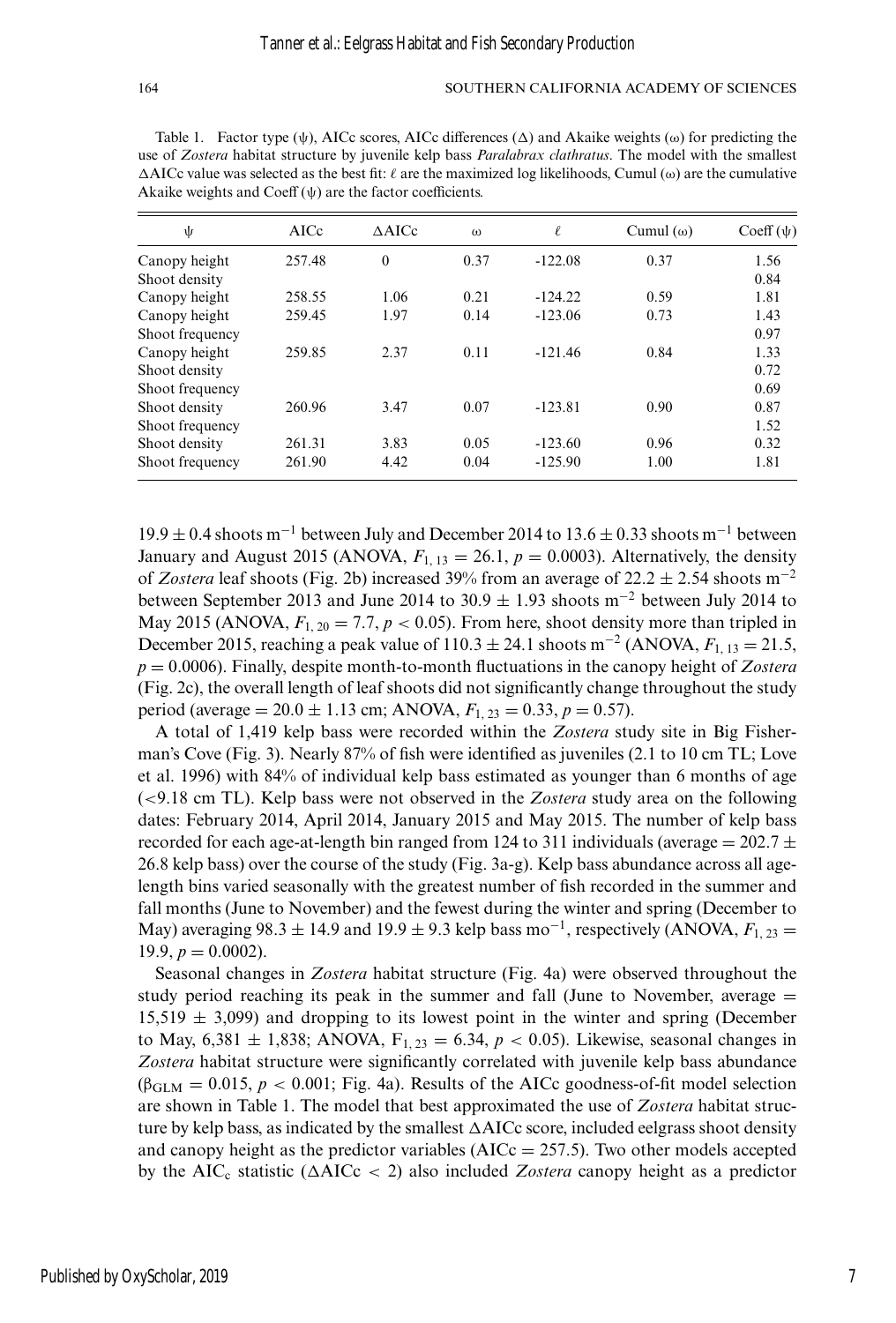

Fig. 3. Monthly abundance of kelp bass *P. clathratus* observed amongst eelgrass *Z. marina* habitat in Big Fisherman's Cove. A total of 1,419 kelp bass were recorded from September 2013 to August 2015. Kelp bass observed during visual surveys were sorted into different age-at-length bins as follows: (a) 1 month old, 2.1–3.27 cm TL, (b) 2 month old, 3.28–4.45 cm TL, (c) 3 month old, 4.46–5.63 cm TL, (d) 4 month old, 5.64–6.81 cm TL, (e) 5 month old, 6.82–7.99 cm TL, (f) 6 month old, 8.0–9.17 cm TL and (g) > 9.18 cm (subadult stage and older). On February and April 2014 and January and May 2015, no kelp bass were observed in the *Zostera* study area.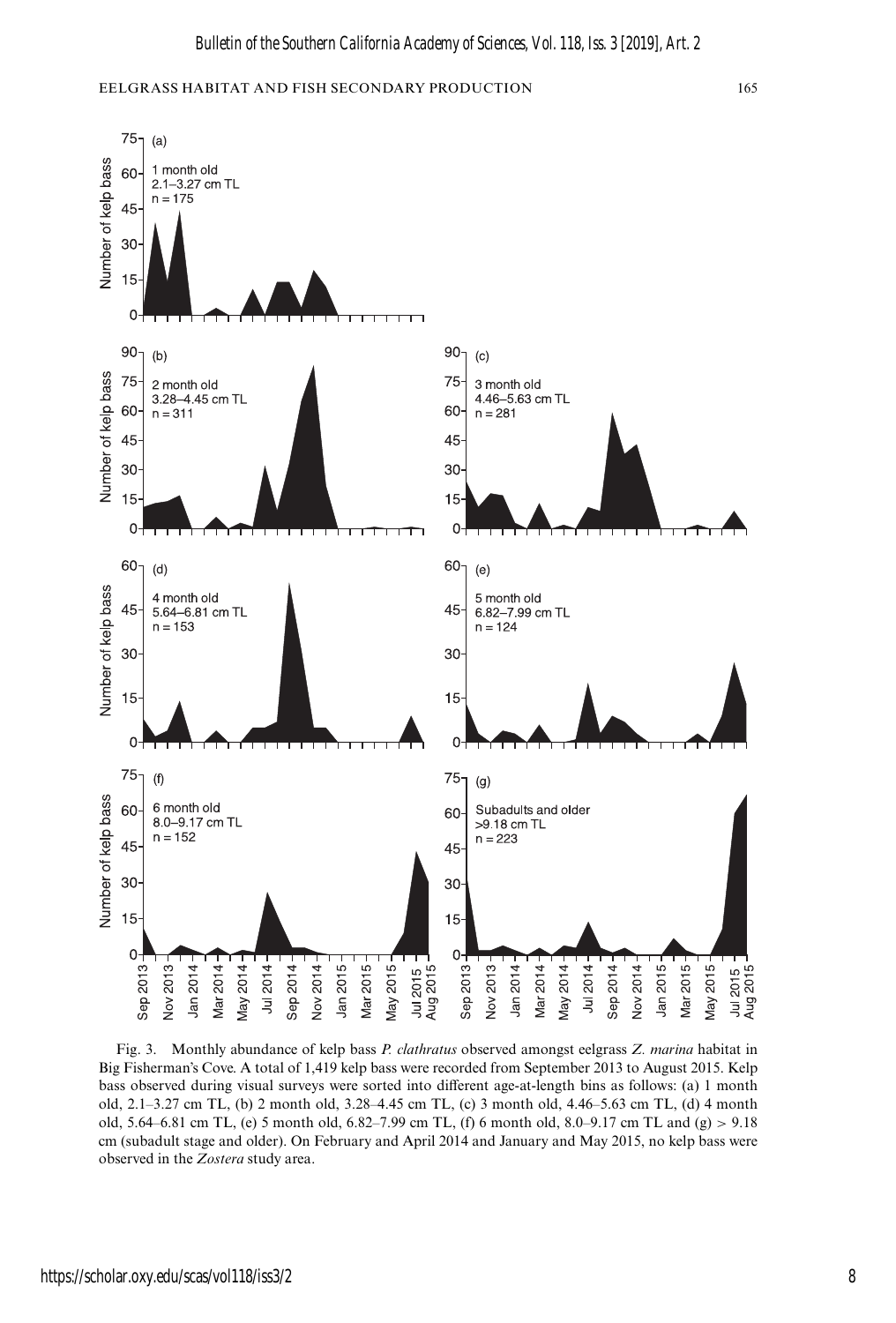

Fig. 4. Relationship between the (a) structural complexity of eelgrass *Z. marina* habitat and kelp bass *P. clathratus* abundance, and (b) rates of secondary production in juvenile kelp bass surveyed monthly from September 2013 to August 2015 in Big Fisherman's Cove. Eelgrass structure index defined as the product of the mean leaf shoot frequency, density and canopy height of *Zostera*.

variable: both on its own  $(AICc = 258.6)$  and when combined with leaf shoot frequency  $(AICc = 259.5)$ .  $\triangle AICc$  scores for the remaining candidate models exceeded the threshold value for the best-fit model ( $\Delta AICc < 2$ ) and, therefore, were not considered an accurate predictor of the relationship between kelp bass and *Zostera* habitat structure.

Rates of secondary production calculated for juvenile kelp bass (range  $= 0.1$  to 0.59 g m<sup>-2</sup> mo<sup>-1</sup>) in Big Fisherman's Cove were significantly correlated with monthly changes in *Zostera* habitat structure throughout the study ( $\beta_{\text{GLM}} = 0.21$ ,  $p = 0.0005$ ; Fig. 4, Table 2). Secondary production in kelp bass was 6-times higher in the summer and fall months (June to November, average =  $0.3 \pm 0.05$  g m<sup>-2</sup> mo<sup>-1</sup>) than in the winter and spring (December to May, average =  $0.05 \pm 0.02$  g m<sup>-2</sup> mo<sup>-1</sup>). However, interannual shifts in fish secondary production from 2013 to 2015 were not observed (range =  $1.62 \pm$ 0.92 to 2.39  $\pm$  0.70 g m<sup>-2</sup> yr<sup>-1</sup>;  $\beta_{\text{GLM}} = 0.56$ ,  $p = 0.07$ ; Table 2).

#### Discussion

Data presented here provide an important baseline of fish biomass and recruitment associated with *Zostera* habitat in the absence of significant anthropogenic impacts, and will help to define the role of seagrass within the larger context of nearshore coastal ecosystems. Because juvenile fishes are known to seek refuge in areas with structured habitat such as seagrass (Hovel et al. 2002; Pihl et al. 2006), the positive relationship between the abundance of kelp bass and different metrics (shoot frequency, shoot density and canopy height; Fig. 2) used to evaluate *Zostera* structure was expected. In California, eelgrass mitigation policies established by NOAA Fisheries require that measurements of leaf shoot density and areal coverage (frequency, in this study) are used as a proxy for estimating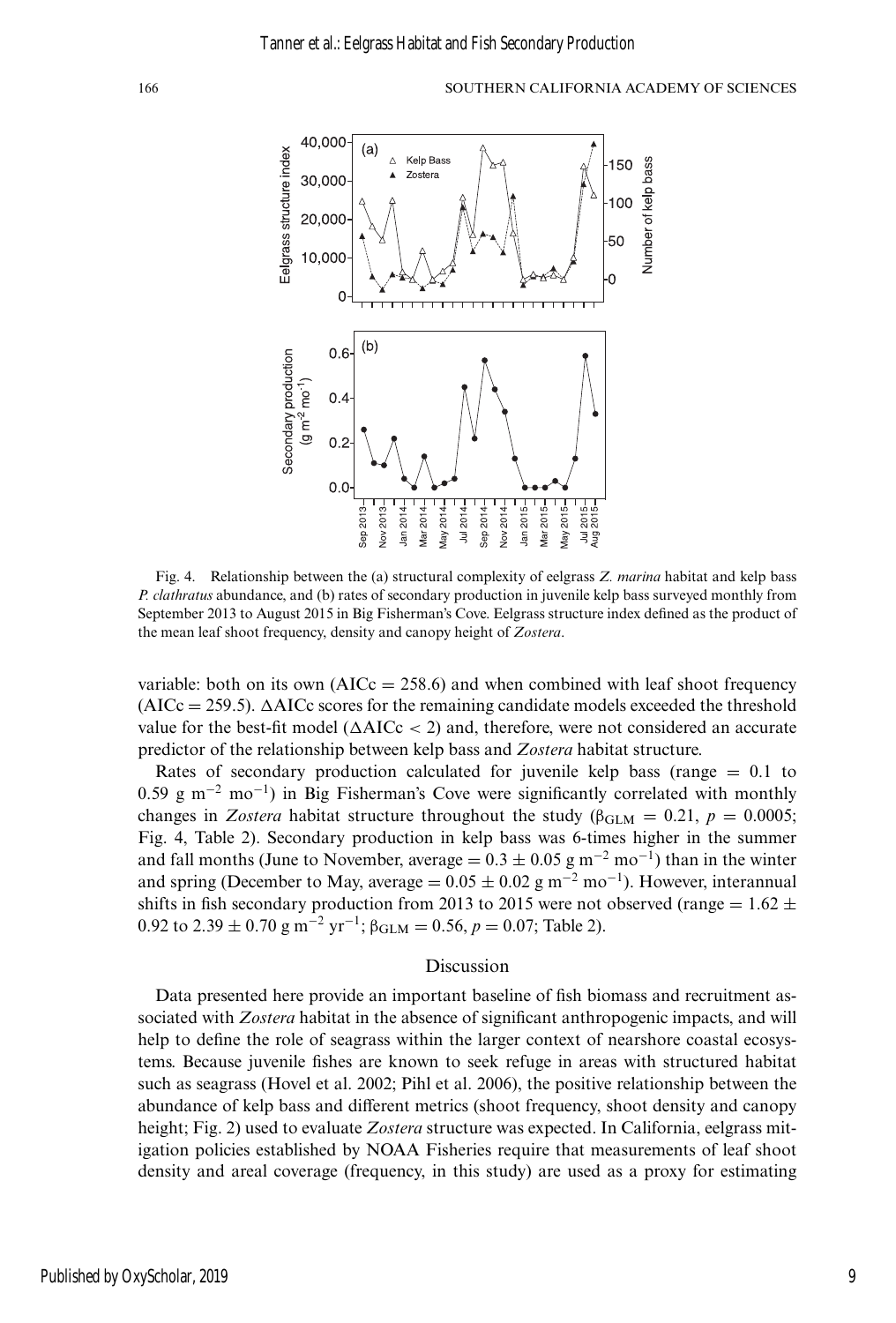|                  |                 | Secondary production  |
|------------------|-----------------|-----------------------|
| Survey date      | $TL$ (cm)       | $(g m^{-2} m o^{-1})$ |
| Sept 2013        | $7.78 \pm 0.39$ | 0.26                  |
| Oct 2013         | $4.89 \pm 0.68$ | 0.11                  |
| Nov 2013         | $3.97 \pm 0.24$ | 0.1                   |
| Dec 2013         | $4.54 \pm 0.15$ | 0.22                  |
| Jan 2014         | $6.28 \pm 2.40$ | 0.04                  |
| Feb 2014         | $\mathbf{0}$    | $\mathbf{0}$          |
| Mar 2014         | $5.80 \pm 0.37$ | 0.14                  |
| Apr 2014         | $\mathbf{0}$    | $\mathbf{0}$          |
| May 2014         | $12.0 \pm 0.33$ | 0.02                  |
| June 2014        | $8.73 \pm 0.21$ | 0.04                  |
| <b>July 2014</b> | $7.27 \pm 0.53$ | 0.45                  |
| Aug 2014         | $5.87 \pm 0.45$ | 0.22                  |
| Sept 2014        | $5.04 \pm 0.09$ | 0.57                  |
| Oct 2014         | $5.10 \pm 0.15$ | 0.44                  |
| Nov 2014         | $4.36 \pm 0.07$ | 0.34                  |
| Dec 2014         | $4.32 \pm 0.12$ | 0.13                  |
| Jan 2015         | $\theta$        | $\boldsymbol{0}$      |
| Feb 2015         | $15.2 \pm 0.20$ | $\mathbf{0}$          |
| Mar 2015         | $7.50 \pm 0.01$ | $\theta$              |
| Apr 2015         | $4.33 \pm 0.48$ | 0.03                  |
| May 2015         | $\theta$        | $\theta$              |
| June 2015        | $9.39 \pm 0.43$ | 0.13                  |
| <b>July 2015</b> | $9.12 \pm 0.25$ | 0.59                  |
| Aug 2015         | $9.12 \pm 0.12$ | 0.33                  |

Table 2. Monthly estimates of total length (TL) and secondary production recorded for juvenile kelp bass *P. clathratus* in Big Fisherman's Cove. TL values are means ± SE. Zero TL values indicate survey dates in which individual kelp bass were either absent from the *Zostera* study area or >9.17 cm TL (subadult stage and older).

the function of eelgrass habitat. However, a significant finding from the current study is that the canopy height of leaf shoots, by itself, is a better predictor of the use of *Zostera* habitat by kelp bass (Table 1). Similar sets of measurements on the spatial patterns and variability of seagrass-fish assemblages report that canopy height is a key determinant of juvenile fish density (Gullström et al. 2008), and leaf shoot density, on its own, is a poor indicator of the abundance of fishes and decapods associated with a given eelgrass bed (Worthington et al. 1992). In addition to providing essential habitat and protection to fishery species, seagrasses provide a variety of ecosystem services whose economic value, in terms of the abundance and density of seagrass beds as a whole, far outweigh their ecological function (Barbier et al. 2011; Schubert et al. 2015). Survey metrics that capture the three-dimensional complexity of *Zostera* habitat will help to better understand the ecological functions of these communities.

Higher rates of secondary production in juvenile kelp bass coincided with increases in Zostera habitat structure (Fig. 4), as does the spawning season for this fish species, which reaches its peak during the summer months from June to August (Love et al. 1996; Cordes and Allen 1997; Erisman and Allen 2006). These findings highlight the need for time series data with seasonal patterns across multiple years to provide a more accurate estimate of variability. A reduction in the sampling frequency of fish at a given location, as dictated by limited access or resource availability, could yield dramatically different estimates of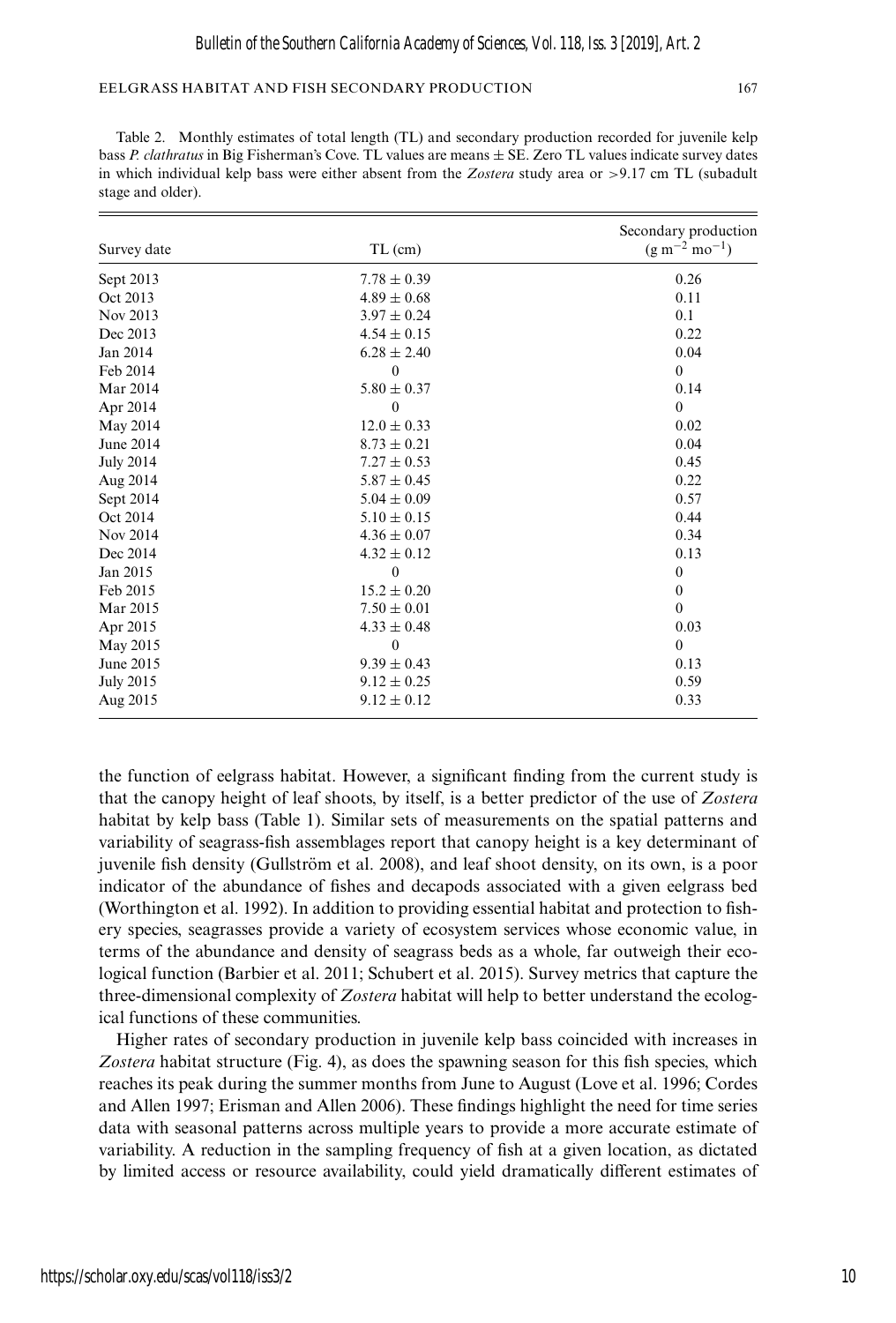secondary production on an annual scale. For example, if monthly rates of secondary production for juvenile kelp bass (Table 2) were calculated on a quarterly basis, rates would be either over- or underestimated by as much as 8 to 27%, respectively (quarterly schedule begins on either September or November 2013; average = 2.24  $\pm$  0.97 and 1.52  $\pm$ 0.96 g m<sup>-2</sup> yr<sup>-1</sup>, respectively; compare to 24-month average = 2.08  $\pm$  0.46 g m<sup>-2</sup> yr<sup>-1</sup>). Future studies should utilize both existing patterns of habitat use and spatial variability as a best estimate of the abundance and distribution of animals in a given location. In the case that fish movement patterns are limited to a specific area (cf. blue rockfish *Sebastes mystinus*: Jorgensen et al. 2006), a single sampling event on an annual basis may be sufficient.

Annual rates of secondary production calculated for juvenile kelp bass in this study approximate those reported for adult fishes in seagrass habitat (0.24 to 7.08 g m<sup>-2</sup> yr<sup>-1</sup>, Table 2; compare to 3.8 to 14.6 g m<sup>-2</sup> yr<sup>-1</sup>: Adams 1976; Edgar and Shaw, 1995; Jeong et al. 2009). Given the increased protection of kelp bass off Catalina Island through enhanced conservation and management plans (essential fish habitat and marine protected areas), coupled with their relatively small home range  $(< 0.33$  ha, Lowe et al. 2003), enhanced settlement and recruitment within coastal *Zostera* beds are likely to play an important role in the export of adult fish to adjacent areas (Domeier 2004; Watson et al. 2010). Claisse et al. (2014) report markedly higher rates of annual secondary production amongst fishes on offshore oil platforms (range = 104.7 to 886.8 g m<sup>-2</sup> yr<sup>-1</sup>) in the same region as this study. Although both habitats may perform a nursery function (Love et al. 2006), the complex, hardscape structure of the offshore oil platform itself is distributed throughout the water column and is therefore better suited for intercepting larvae. *Zostera* beds, on the other hand, while associated with low-relief  $\left($  < 1 m above the benthos) nearshore habitats, are an important nursery ground and refuge for a variety of animals and may undergo high rates of species turnover for both reef fishes and invertebrates (Seitz and Ewers Lewis 2018). Nonetheless, research findings presented here indicate that *Zostera* is an important contributor to secondary production in kelp bass, which is one of the most important nearshore recreational species off the Southern California coast (Love et al. 1996; Erisman and Allen 2006; Horning 2009).

A common goal of resource monitoring is the development of biological indicators that provide rapid assessment of ecosystem function. Fish are useful as bioindicators because they are relatively easy to see, can disperse from stressed habitats and are economically important (Whitfield and Elliot 2002). The resources required to monitor secondary production at a level appropriate to detect significant impacts is daunting, but may be comparable, or perhaps less intensive, than other bioindicators (cf. carbon-to-nitrogen ratios, rhizome sugars and above-ground biomass; McMahon et al. 2013) used to assess the quality of *Zostera* habitats and how they might change over time. Further research is required to assess changes in secondary production in response to different impact types such as, sediment disturbance and invasive species encroachment. Kelp bass make for an effective case study of ecosystem function and services because these fish are common throughout the Southern California Bight and are an important component of biomass and recruitment associated with seasonal changes in *Zostera* habitat structure. Results from this study provide a baseline for the use of fish secondary production as an indicator of the health of eelgrass ecosystems.

The seasonal use of coastal *Zostera* habitat as a nursery ground by juvenile kelp bass off Catalina Island during the summer and fall months coupled with the presence of significantly fewer fish in the winter and spring (Fig. 3 and 4) suggests that a substantial amount of biomass could be exported to nearby coastal habitats. These findings support previous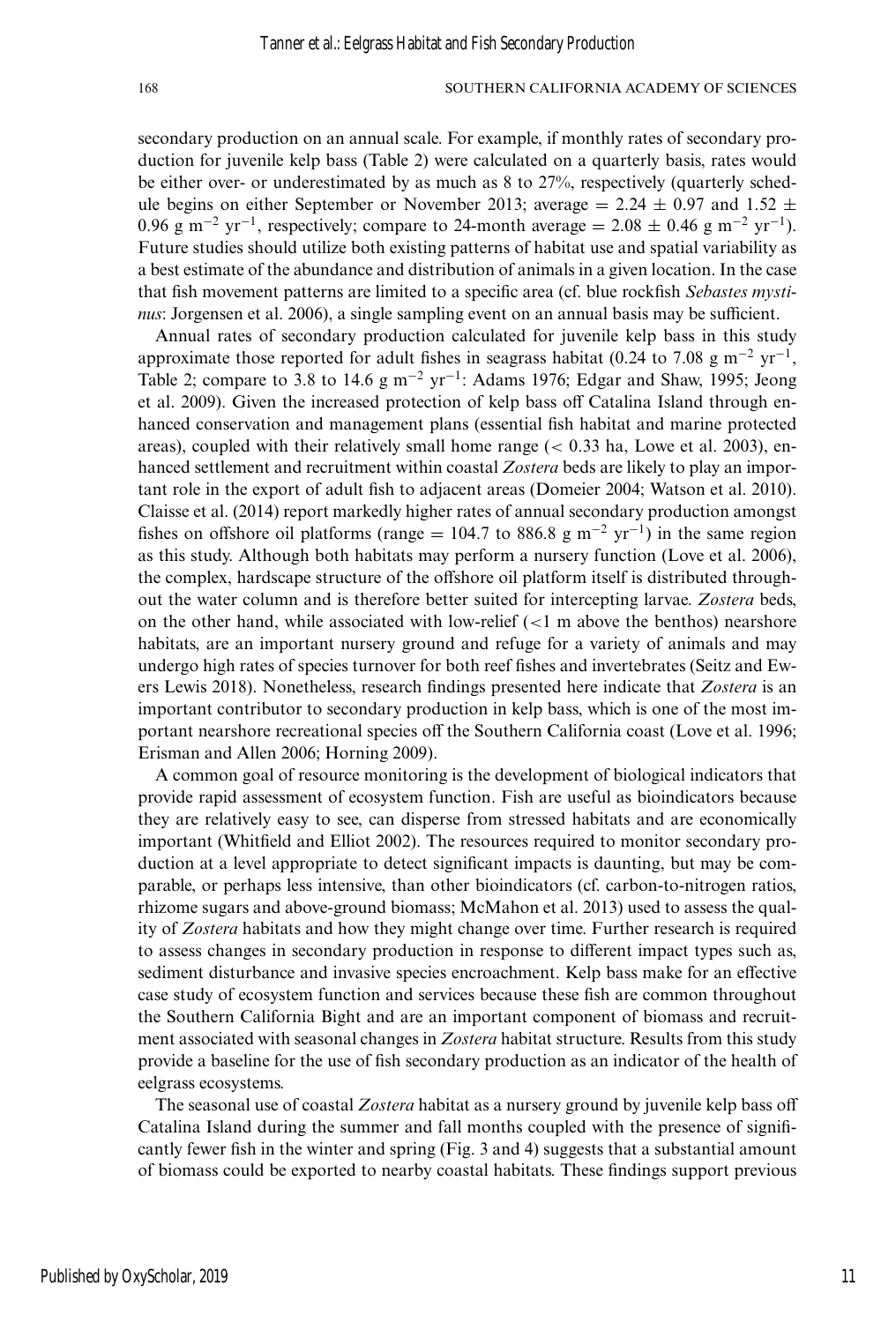work on the export of energy and nutrients across coastal habitat boundaries through the transfer of fish biomass (Deegan 1993). We postulate this on the assumption that juvenile kelp bass vacate eelgrass beds after reaching a certain ontogenetic stage, but further work is needed to verify the movement of kelp bass throughout their life cycle. While the relationship among juvenile habitats is well defined in tropical areas (Nagelkerken et al. 2000), far less is known in temperate regions such as the Pacific Coast. This study is one of the first in the region to provide quantitative data that support a possible ontogenetic shift in juvenile fish from coastal *Zostera* beds to adjacent habitats. Future studies on the export of fish biomass from seagrass beds (Gillanders 2006) will allow conservation and management efforts to focus on key marine resources such as protected areas around the California Channel Islands, which provide a major contribution to adult populations of ecologically and economically valuable species. Likewise, quantitative assessments of habitat function are beneficial for resource managers to determine the mitigation costs (e.g., habitat equivalency analysis) associated with a loss in natural resource services (Dunford et al. 2004). Further investigations of fish secondary production in nearshore coastal ecosystems are required to provide new insights into the mechanisms that contribute to the growth, dispersal and connectivity among populations and will help to communicate the significance of marine resource conservation with both the general public and stakeholder groups.

#### Acknowledgements

We thank the following USC Dornsife Environmental Studies Program alumni: Wendy Beylik, Michele Felberg, Madison Guest, Audrey Looby, Tyler Schiffman, Kali Staniec, Christine Sur, Laura Wang and Sarah Wood for their assistance collecting field data at the USC Wrigley Marine Science Center. Eric Chavez and Bryant Chesney from NOAA Fisheries also provided valuable assistance during the study. Reviews of the manuscript by Scott Applebaum, Jeremy Claisse, Jonathan Williams and two anonymous reviewers greatly improved the document.

#### Literature Cited

Abbott, I.A., and G.J. Hollenberg. 1992. Marine algae of California. Stanford University Press, CA. 844 pp.

- Adams, S.M. 1976. The ecology of eelgrass, *Zostera marina* (L.), fish communities. II. Functional analysis. J. Exp. Biol. Ecol., 22:293–311.
- Allen, L.G., A.M. Findlay, and C.M. Phalen. Structure and standing stock of the fish assemblages of San Diego Bay, California from 1994 to 1999. BSCAS, 101:49–85.
- Altstatt, J., R. Ambrose, J. Carroll, J. Coyer, J. Wible, and J. Engle. 2014. Eelgrass meadows return to Frenchy's Cove, Anacapa Island: recovery ten years after successful transplantation. West. North. Am. Nat. 7:500–517.
- Barbier, E.B., S.D. Hacker, C. Kennedy, E.W. Koch, A.C. Stier, and B.R. Silliman. 2011. The value of estuarine and coastal ecosystem services. Ecol. Monogr., 81:169–193.
- Bas Ventín, L.B., J. de Souza Troncoso, and S. Villasante. 2015. Towards adaptive management of the natural capital: disentangling trade-offs among marine activities and seagrass meadows. Mar. Pollut. Bull., 101:29–38.
- Bell, J.D., G.J.S. Craik, D.A. Pollard, and B.C. Russell. 1985. Estimating length frequency distributions of large reef fish underwater. Coral Reefs, 4:41–44.
- Brock, R.E. 1982. A critique of a visual census method for assessing coral reef fish populations. Bull. Mar. Sci., 32:269–276.
- Burkholder, J.M., D.A. Tomasko, and B.W. Touchette. 2007. Seagrasses and eutrophication. J. Exp. Biol. Ecol., 350:46–72.
- Burnham, K.P., and D.R. Anderson. 2002. Model selection and multimodel inference: a practical information-theoretic approach. Springer, New York. 488 pp.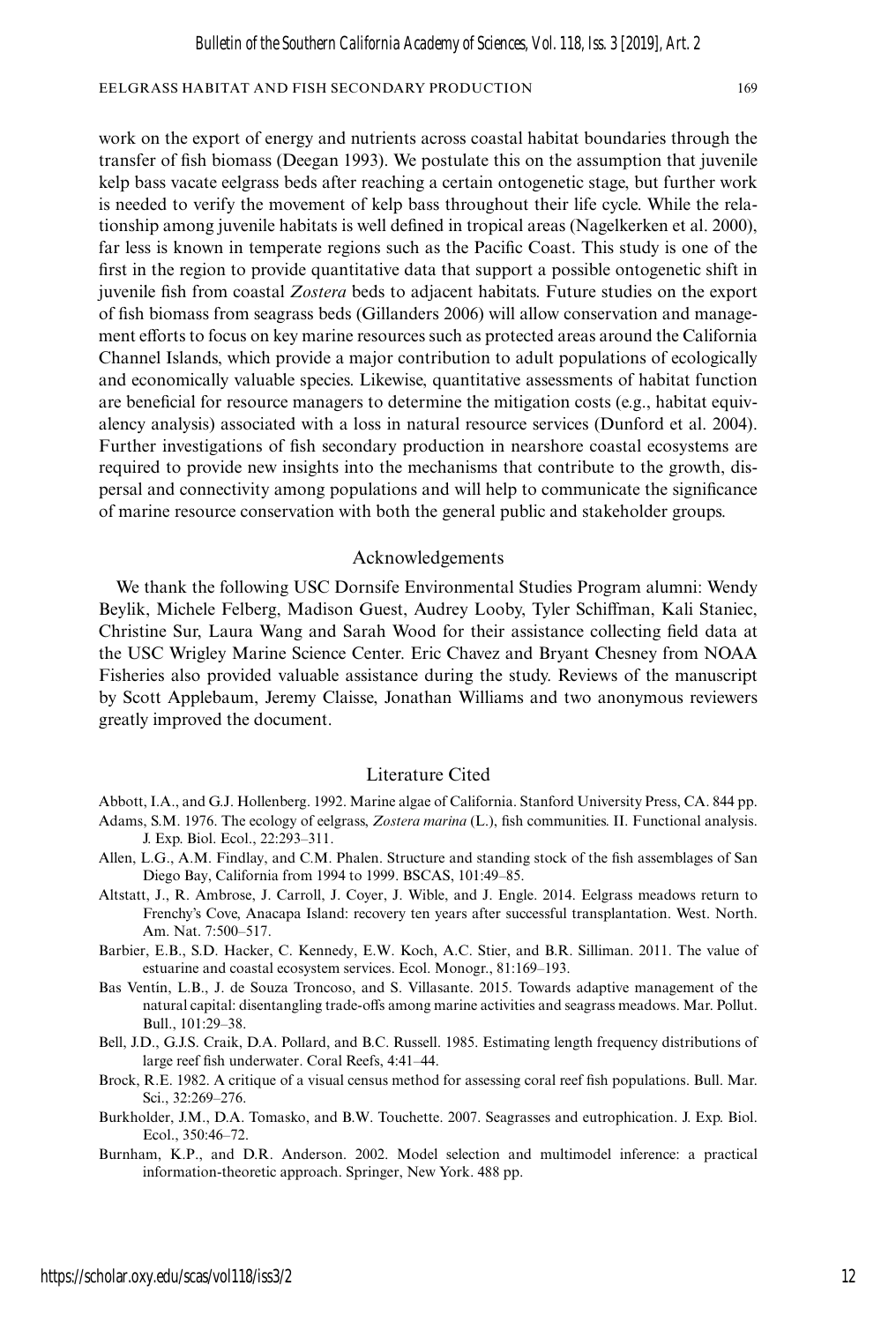- Carr, M.H. 1994. Effects of macroalgal dynamics on recruitment of a temperate reef fish. Ecology, 75: 1320–1333.
- Claisse, J.T., D.J. Pondella II, M.S. Love, L.A. Zahn, C.M. Williams, J.P. Williams, and A.S. Bull. 2014. Oil platforms off California are among the most productive marine fish habitats globally. PNAS, 111:15462–15467.
- Coates, J.H., K. Schiff, R.D. Mazor, D.J. Pondella, R. Schaffner, and E. Whiteman, 2018. Development of a biological condition assessment index for shallow, subtidal rocky reefs in Southern California, USA. Mar. Ecol., 39:e12471.
- Coles, R., F. Short, M. Fortes, and J. Kuo. 2014. Twenty years of seagrass networking and advancing seagrass science: the international seagrass biology workshop series. Pac. Conserv. Biol., 20:8–16.
- Cordes, J.F., and L.G. Allen. 1997. Estimates of age, growth, and settlement from otoliths of young-of-theyear kelp bass (*Paralabrax clathratus*). BSCAS, 96:43–60.
- Coyer J, and J. Witman. 1990. The underwater catalog: A guide to methods in underwater research. Shoals Marine Laboratory, Cornell University, New York. 72 pp.
- Davis, G.E. 2005. Science and society: marine reserve design for the California Channel Islands. Conserv. Biol., 19:1745–1751.
- Dawson, E.Y., and M.S. Foster. 1982. Seashore plants of California. Volume 47, University of California Press. 226 pp.
- Deegan, L.A. 1993. Nutrient and energy transport between estuaries and coastal marine ecosystems by fish migration. Can. J. Fish. Aquat. Sci., 50:74–79.
- DeMartini, E.E., A.M. Barnett, T.D. Johnson, and R.F. Ambrose. 1994. Growth and production estimates for biomass-dominant fishes on a Southern California artificial reef. Bull. Mar. Sci., 55:484–500.
- Domeier, M.L. 2004. A potential larval recruitment pathway originating from a Florida marine protected area. Fish. Oceanogr., 13:287–294.
- Dunford, R.W., T.C. Ginn, and W.H. Desvousges. 2004. The use of habitat equivalency analysis in natural resource damage assessments. Ecol. Econ. 48:49–70.
- Ebeling A.W., and M.A. Hixon. 1991. Tropical and temperate reef fishes: comparison of community structures. Pp 509–563 in The Ecology of Fishes on Coral Reefs. (P.F. Sale, ed.). Academic Press, San Diego.
- Edgar, G.J., and C. Shaw. 1995. The production and trophic ecology of shallow-water fish assemblages in southern Australia. I. Species richness, size-structure and production of fishes in Western Port, Victoria. J. Exp. Biol. Ecol., 194:53–81.
- Engle, J.M., and K.A. Miller. 2005. Distribution and morphology of eelgrass (*Zostera marina* L.) at the California Channel Islands. Pp. 405–414 in The Proceedings of the Sixth California Islands Symposium. (D.K. Garcelon and C.A. Schween, eds.) National Park Service Technical Publication CHIS-05-01, Institute for Wildlife Studies, Arcata, CA. 508 pp.
- Erisman, B.E., and L.G. Allen. 2006. Reproductive behaviour of a temperate serranid fish, *Paralabrax clathratus* (Girard) from Santa Catalina Island, California, USA. J. Fish Biol., 68:157–184.
- ———, Allen L.G., J.T. Claisse, D.J. Pondella, E.F. Miller, and J.H. Murray. 2011. The illusion of plenty: hyperstability masks collapses in two recreational fisheries that target fish spawning aggregations. Can. J. Fish. Aquat. Sci., 68:1705–1716.
- Eschmeyer, W.N., and E.S. Herald. 1999. A field guide to Pacific coast fishes: North America. Houghton Mifflin Harcourt. 352 pp.
- Faunce, C.H., and J.E. Serafy. 2008. Growth and secondary production of an eventual reef fish during mangrove residency. Estuar. Coast. Shelf. Sci., 79:93–100.
- Findlay, A.M., and L.G. Allen. 2002. Temporal patterns of settlement in the temperate reef fish *Paralabrax clathratus*. Mar. Ecol. Prog. Ser., 238:237–248.
- Froeschke, J.T., L.G. Allen, and D.J. Pondella. 2006. The fish assemblages inside and outside of a temperate marine reserve in Southern California. BSCAS, 105:128–142.
- Froese, R., J.T. Thorson, and R.B. Reyes. 2014. A Bayesian approach for estimating length-weight relationships in fishes. J. Appl. Ichthyol., 30:78–85.
- Gillanders, B.M., K.W. Able, J.A. Brown, D.B. Eggleston, and P.F. Sheridan. 2003. Evidence of connectivity between juvenile and adult habitats for mobile marine fauna: an important component of nurseries. Mar. Ecol. Prog. Ser., 247:281–295.
- ———. 2006. Seagrasses, Fish and Fisheries. Pp. 500–536 in Seagrasses: Biology, Ecology and Conservation. (A.W.D. Larkum, R.J. Orth, and C.M. Duarte, eds.) Springer, The Netherlands. 691 pp.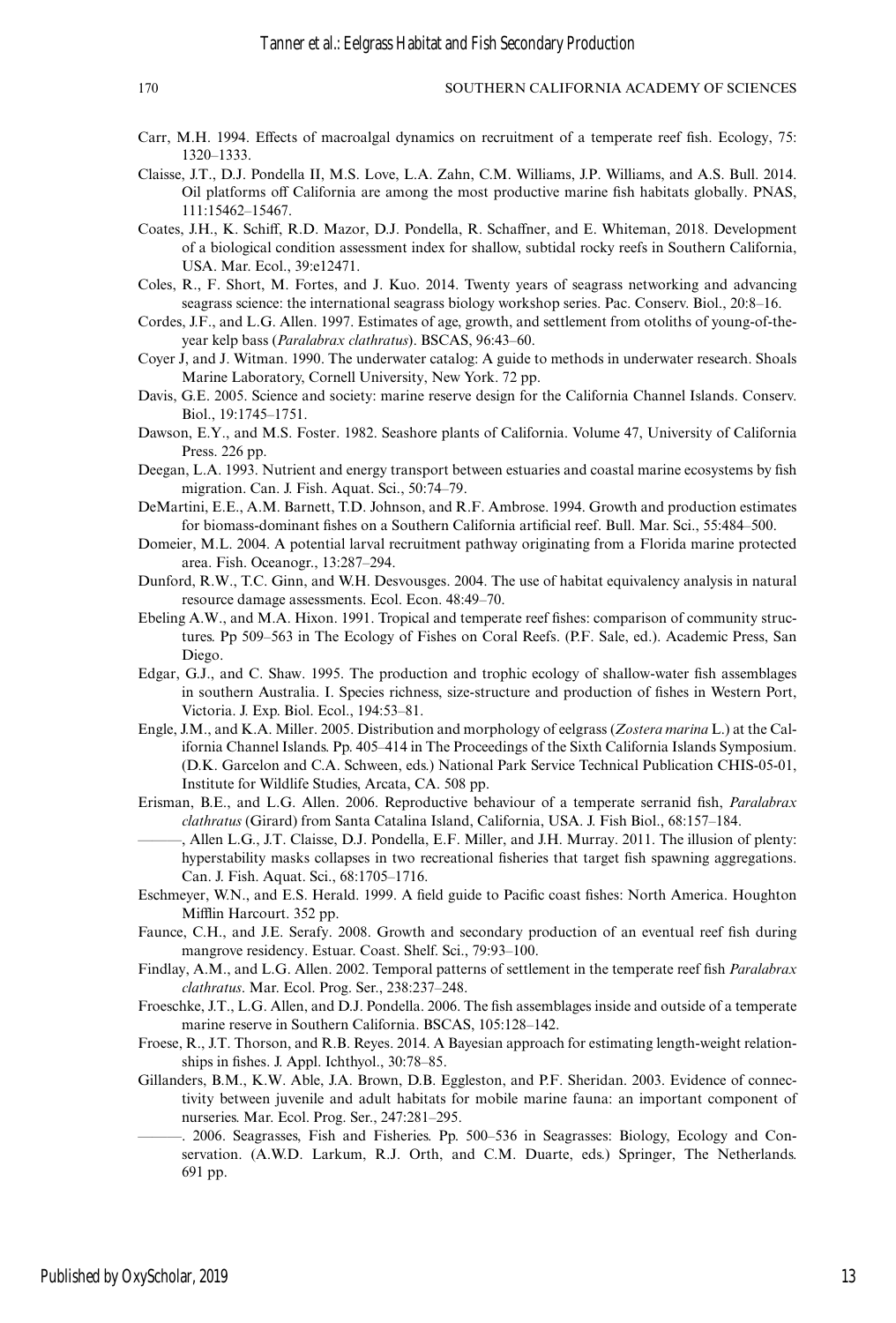- Gillett, D.J., D.J. Pondella, J. Freiwald, K.C. Schiff, J.E. Caselle, C. Shuman, and S.B. Weisberg. 2012. Comparing volunteer and professionally collected monitoring data from the rocky subtidal reefs of Southern California, USA. Environ. Monit. Assess. 184:3239–3257.
- Gislason, H., N. Daan, J.C. Rice, and J.G. Pope. 2010. Size, growth, temperature and the natural mortality of marine fish. Fish Fish., 11:149–158.
- Gullström, M., M. Bodin, P.G. Nilsson, and M.C. Öhman. 2008. Seagrass structural complexity and landscape configuration as determinants of tropical fish assemblage composition. Mar. Ecol. Prog. Ser., 363:241–255.
- Graham, M.H. 2003. Confronting multicollinearity in ecological multiple regression. Ecology 84: 2809–2815.
- Hartney, K.B. 1996. Site fidelity and homing behaviour of some kelp-bed fishes. J. Fish Biol., 49:1062–1069.
- Heck, K.L. Jr., G. Hays, and R.J. Orth. 2003. Critical evaluation of the nursery role hypothesis for seagrass meadows. Mar. Ecol. Prog. Ser., 253:123–136.
- Hobson, E.S., and J.R. Chess. 1976. Trophic interactions among fishes and zooplankters near shore at Santa Catalina Island, California. Fish. Bull., 74:567–598.
- Hoffman, R.S. 1986. Fishery utilization of eelgrass (*Zostera marina*) beds and non-vegetated shallow water areas in San Diego Bay. Southwest Region, NOAA, National Marine Fisheries Service. 29 pp.
- Horning, O. 2009. Kelp bass. CalCOFI, 50:30–32.
- Hovel, K.A., M.S. Fonseca, D. Myer, W. Kenworthy, and P. Whitfield. 2002. Effects of seagrass landscape structure, structural complexity and hydrodynamic regime on macrofaunal densities in North Carolina seagrass beds. Mar. Ecol. Prog. Ser., 243:11–24.
- Jackson, E.L., A.A. Rowden, M.J. Attrill, S.J. Bossey, and M.B. Jones. 2001. The importance of seagrass beds as a habitat for fishery species. Oceanogr. Mar. Biol., 39:269–304.
- Jeong, S.J., O.H. Yu, and H.-L. Suh. 2009. Reproductive patterns and secondary production of *Gammaropsis japonicus* (Crustacea, Amphipoda) on the seagrass Zostera marina of Korea. Hydrobiologia, 623:63–76.
- Johnson, T.D., A.M. Barnett, E.E. DeMartini, L.L. Craft, R.F. Ambrose, and L.J. Purcell. 1994. Fish production and habitat utilization on a Southern California artificial reef. Bull. Mar. Sci., 55: 709–723.
- Jorgensen, S.J., D.M. Kaplan, A.P. Klimley, S.G. Morgan, M.R. O'Farrell, and L.W. Botsford. 2006. Limited movement in blue rockfish *Sebastes mystinus*: internal structure of home range. Mar. Ecol. Prog. Ser., 327:157–170.
- Kamimura, Y., A. Kasai, and J. Shoji. 2011. Production and prey source of juvenile black rockfish *Sebastes cheni* in a seagrass and macroalgal bed in the Seto Inland Sea, Japan: estimation of the economic value of a nursery. Aquat. Ecol., 45:367–376.
- Long, W.J.L., and R.M. Thom. 2001. Improving seagrass habitat quality. Pp. 407–423 in Global Seagrass Research Methods. (F.T. Short and, R.G. Coles, eds.) Elsevier, Amsterdam. 482 pp.
- Love, M.S., A. Brooks, D. Busatto, J. Stephens, and P.A. Gregory. 1996. Aspects of the life histories of the kelp bass, *Paralabrax clathratus*, and barred sand bass, *P. nebulifer* from the Southern California bight. Fish. Bull., 94:472–481.
- ———, D.M. Schroeder, W. Lenarz, A. MacCall, A.S. Bull, and T. Lyman. 2006. Potential use of offshore marine structures in rebuilding an overfished rockfish species, bocaccio (*Sebastes paucispinis*). Fish. Bull., 104:383–390.
- Lowe, C.G., D.T. Topping, D.P. Cartamil, and Y.P. Papastamatiou. 2003. Movement patterns, home range, and habitat utilization of adult kelp bass *Paralabrax clathratus* in a temperate no-take marine reserve. Mar. Ecol. Prog. Ser., 256:205–216.
- Lv, Q., and J.W. Pitchford. 2007. Stochastic von Bertalanffy models, with applications to fish recruitment. J. Theor. Biol., 244:640–655.
- Mason, T.J., and C.G. Lowe. 2010. Home range, habitat use, and site fidelity of barred sand bass within a Southern California marine protected area. Fish. Res., 106, 93–101.
- McMahon, K., C. Collier, and P.S. Lavery. 2013. Identifying robust bioindicators of light stress in seagrasses: A meta-analysis. Ecol. Indic., 30:7–15.
- Mendoza-Carranza, M., and J.A. Rosales-Casian. 2002 Feeding ecology of juvenile kelp bass (*Paralabrax clathratus*) and barred sand bass (*P. nebulifer*) in Punta Banda Estuary, Baja California, Mexico. BSCAS, 101:103–117.
- Nagelkerken, I., G. van der Velde, M.W. Gorissen, G.J. Meijer, T. van't Hof, and C. den Hartog. 2000. Importance of mangroves, seagrass beds and the shallow coral reef as a nursery for important coral reef fishes using a visual census technique. Estuar. Coast. Shelf. Sci., 51:31-44.